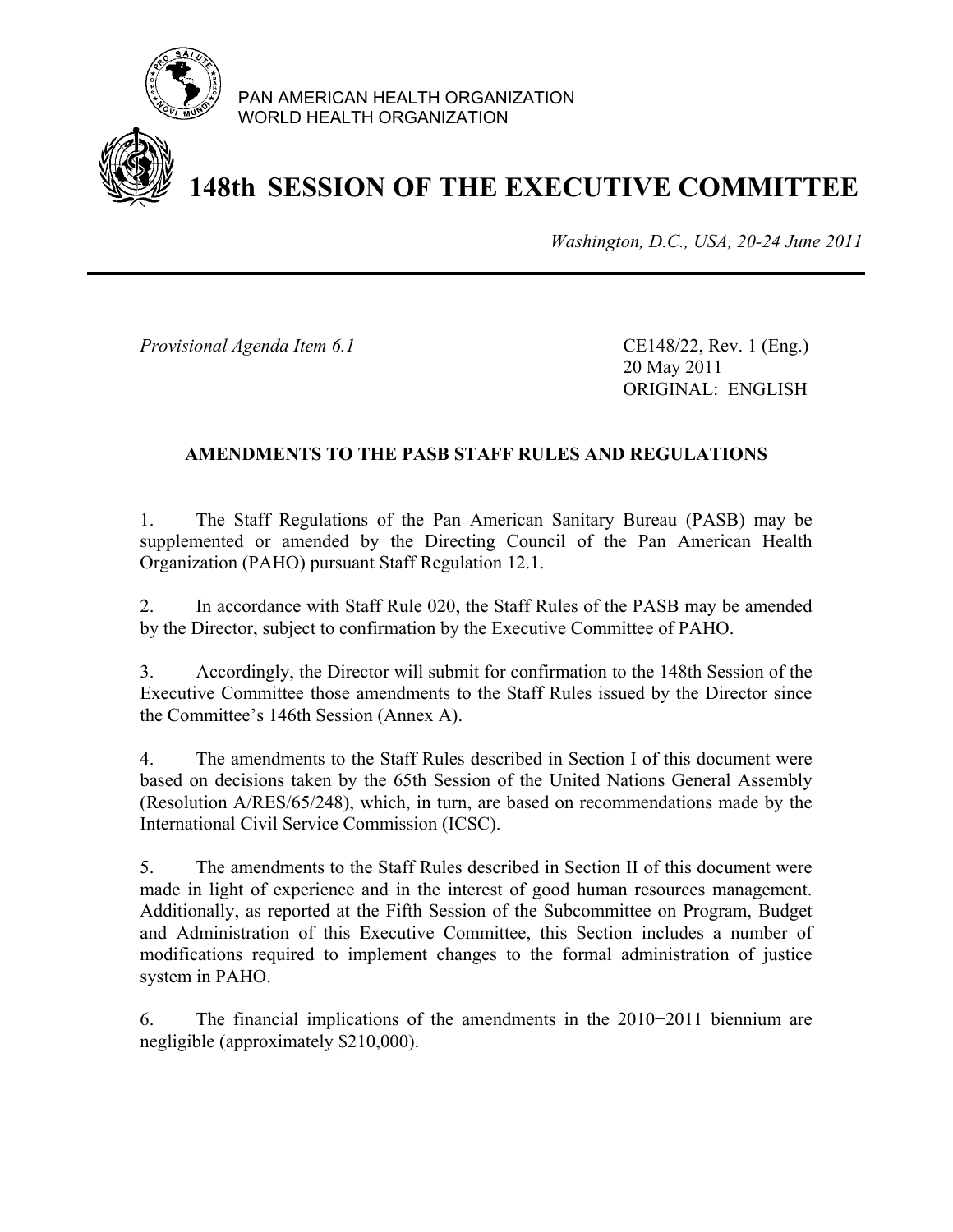# **SECTION I**

### **Amendments to the Staff Rules Considered Necessary in Light of Decisions Made at the 65th Session of the United Nations General Assembly on the Basis of Recommendations of the ICSC.**

### *Remuneration of Professional and Higher Categories*

7. The International Civil Service Commission recommended to the United Nations General Assembly that the current base, or floor, salary scale for professional and higher categories be increased by 1.37% through the standard consolidation method of increasing base salary and commensurately reducing post adjustment multiplier points (i.e., on a no-gain-no-loss basis). The increase would take effect on 1 January 2011.

8. Amendments to Appendix A-1 of the Staff Rules have been prepared accordingly; they appear in Annex A to this document.

### *Salaries of Staff in Ungraded Posts and the Director's Salary*

9. The change in salary for staff in the professional and higher-graded categories requires a similar revision to the salaries for the posts of the Director, Deputy Director, and Assistant Director.

10. Accordingly, the salaries for these three positions have been adjusted using the same process of consolidating post adjustment multiplier points into the base salary on a "no-gain-no loss" basis. According to Staff Rule 330.4, the Executive Committee will be requested to approve the resulting salary changes for the posts of Deputy Director and Assistant Director and to recommend to the 51st Directing Council the applicable salary revision for the post of Director.

### *Review of the Level of the Education Grant*

11. With respect to the education grant, the UN General Assembly approved, effective from the school year in progress on 1 January 2011, the recommendations of the International Civil Service Commission (see the table in Annex B). The maximum admissible expenses and the maximum education grant were adjusted for eleven zones. In addition, the normal flat rates and the additional flat rates for boarding were revised for thirteen zones.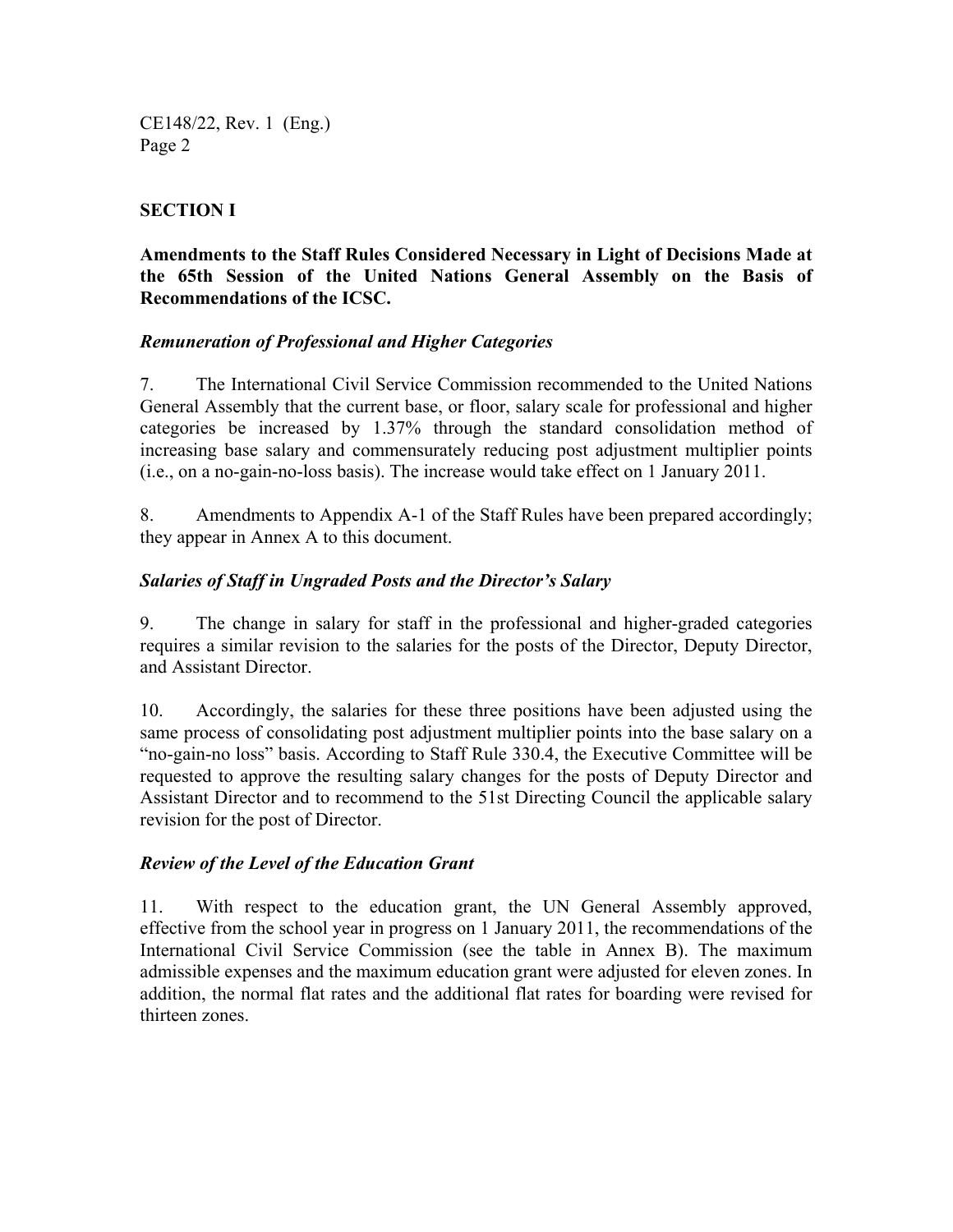### **SECTION II**

### **Staff Rule Amendments Considered Necessary in Light of Experience and in the Interest of Good Human Resources Management.**

### *Classification*

12. Staff Rule 210 has been amended to include a reference to PAHO's Human Resources plan, a tool used by the Organization to manage personnel, posts, and assignments. The reference to "qualifications" has been deleted, since it is no longer relevant considering the ICSC's global classification standards.

13. Staff Rule 220 has been amended to clarify that classification must be undertaken in line with common classifications standards. Normally, the Director will apply the standards promulgated by the ICSC.

14. Staff Rule 230 has been amended to ensure that reclassifications, if approved, are in line with Human Resources Plans.

### *Education Grant*

15. Staff Rule 350.1.1 has been amended to define the minimum age of eligibility for education grant so as to harmonize it with that of other UN agencies and as recommended by the ICSC and the UN General Assembly.

### *Recruitment Policies*

16. Staff Rule 410.3 has been amended to add reference to "first cousins" in the definition of persons closely related by blood or by marriage.

### *Medical Certification and Inoculations*

17. Staff Rule 430.1 has been amended to clarify that it is a medical report that must be forwarded to the Staff Physician.

18. Staff Rule 430.2 has been amended to clarify that, based on the medical report provided for in Staff Rule 430.1, medical clearance from the Staff Physician is required before an offer of appointment can be made.

19. Staff Rule 430.3 has been amended to ensure that staff members obtain the necessary preventive medical treatments required prior to traveling or taking up a new appointment.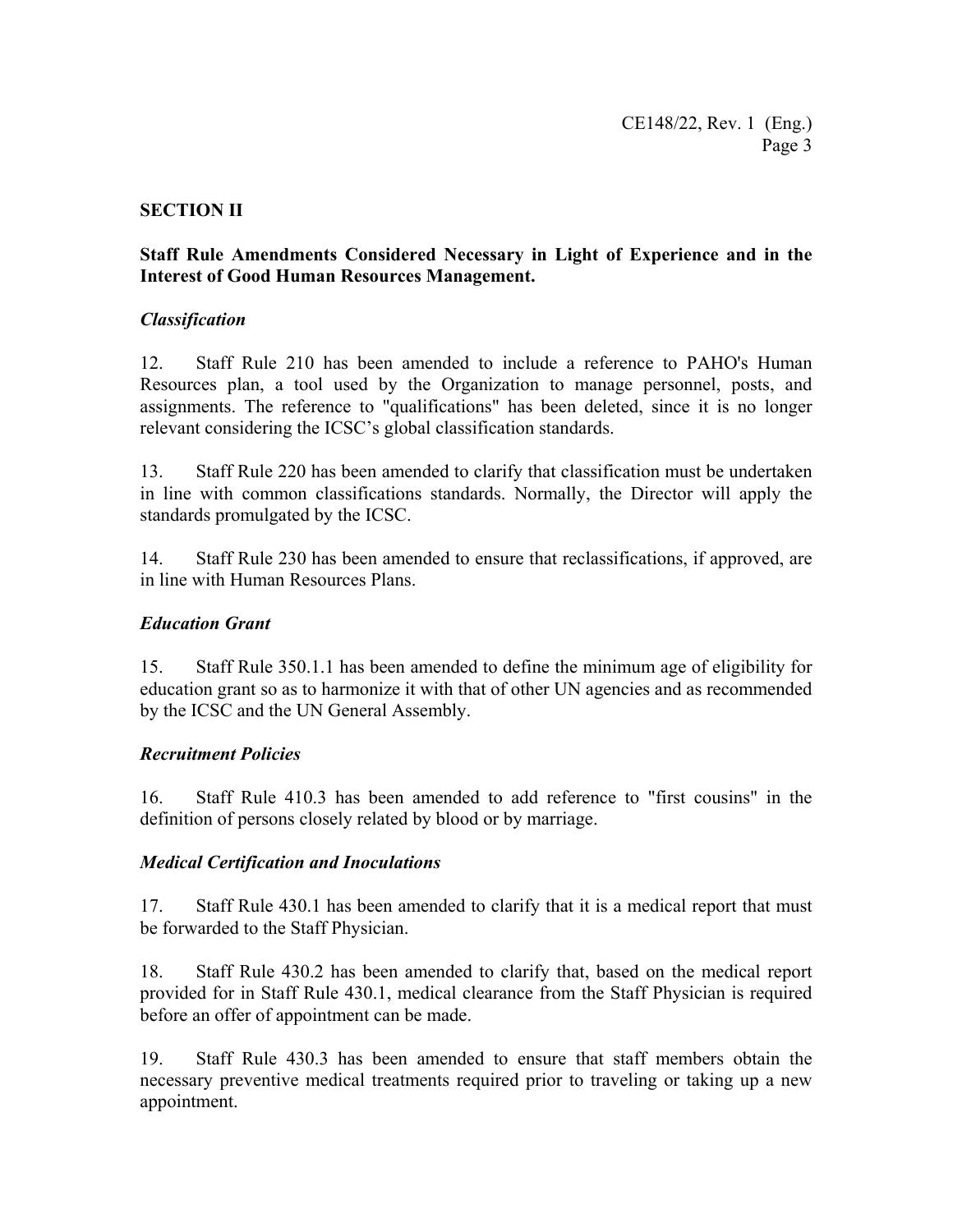20. Staff Rule 430.6 has been amended to indicate that there is a financial limit to requests for reimbursement of medical examinations required by the Organization.

### *Within-grade Increase*

21. Staff Rule 550.1 is amended to establish that staff members holding service and fixed-term appointments are entitled to a within-grade increase if their performance has been certified by their supervisors as being satisfactory. (PAHO has 736 professional and general services staff holding fixed-term appointments as of 21 March 2011.)

22. A new Staff Rule, 550.1.2, has been added to clarify that staff members holding temporary appointments, which have a maximum duration of 24 months, are entitled to one within-grade increase upon completion of the first 12 months of satisfactory service. (PAHO has 151 temporary staff in professional and general services temporary assignments as of 21 March 2011.)

### *Promotion*

23. Staff Rule 560.3 has been amended to clarify that the professional category includes both national and international professional staff members.

### *Annual Leave*

24. Staff Rule 630.7 has been amended to require that a staff member who is ill during a period of annual leave and who requests the leave to be converted to sick leave submit a medical report from his or her attending physician, rather than a medical certificate.

### *Sick Leave*

25. Staff Rule 740.1 has been amended to clarify that the Staff Physician is the approving authority for sick leave absences.

26. Staff Rule 740.2 has been amended to clarify the need to present a medical certificate to support any medical absence of more than three consecutive working days.

27. Staff Rule 740.2.3 has been amended to ensure regular medical follow-up for work incapacity.

28. Staff Rule 740.4 has been amended to emphasize that medical reports are required for continued periods of incapacity, and that the Staff Physician may require a staff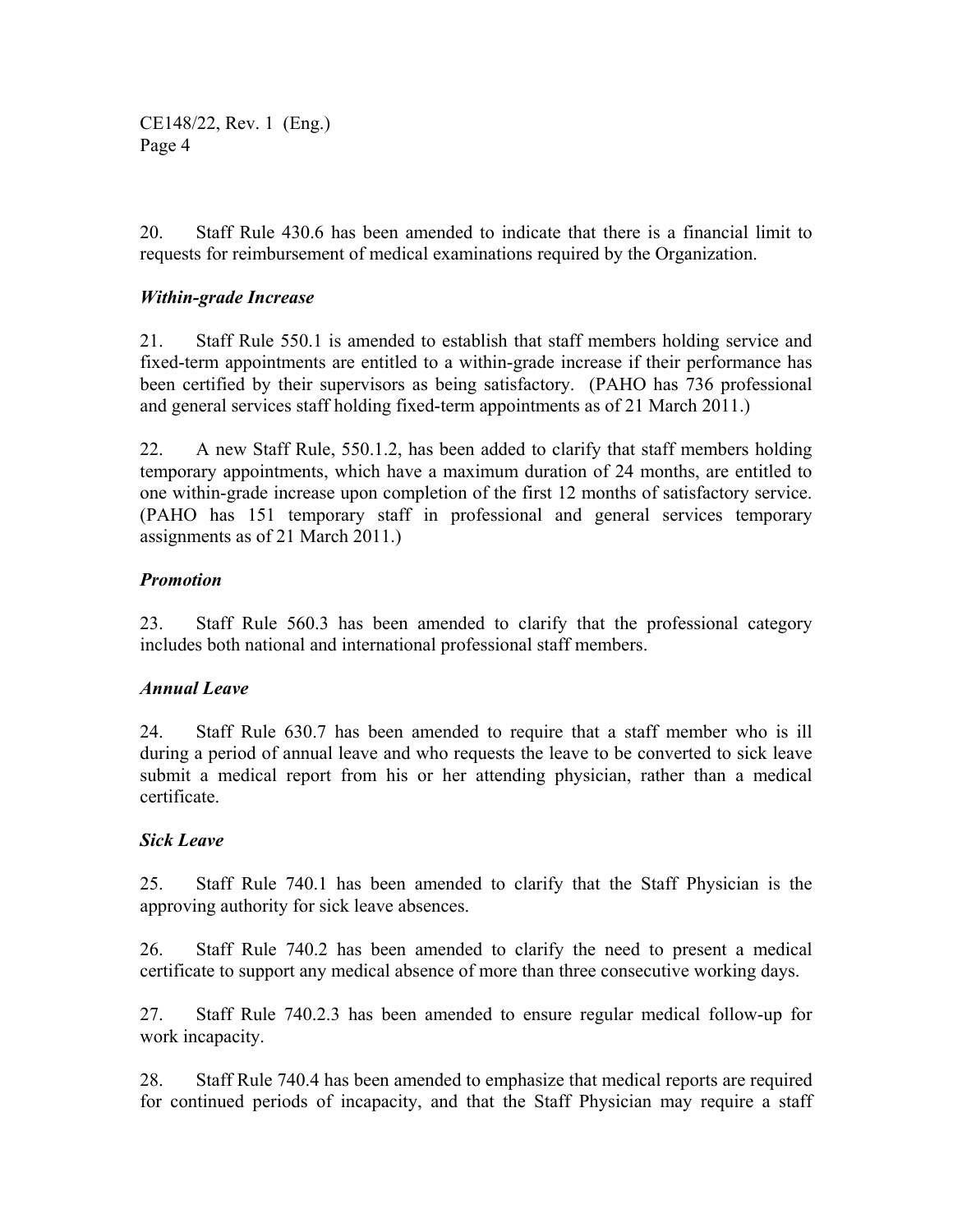member to be examined by a designated physician. These amendments are in the interest of staff well-being, and are designed to facilitate the identification of medical needs and, where appropriate, to facilitate the return to work.

29. New Staff Rule 740.6 is introduced to ensure that staff members on extended work incapacity have their treating physician's agreement as well as the approval of the Staff Physician prior to traveling from the duty station. This will facilitate the medical follow-up of staff members on extended sick leave absences and aligns the rules of the Bureau with that of other agencies in the United Nations common system.

30. New Staff Rule 740.7 is introduced to ensure compliance with medical recommendations and to ensure that staff do not return to work without appropriate medical authorization.

- 31. Staff Rule 740.8 contains the current text of Staff Rule 740.6.
- 32. Staff Rule 740.9 contains the current text of Staff Rule 740.7.

### *Sick Leave under Insurance Cover*

33. New Staff Rule 750.3 has been introduced to reflect consistency with the change to Staff Rule 740.6 and to ensure that staff members on sick leave under insurance coverage obtain their treating physician's agreement, as well as the clearance of the Staff Physician prior to traveling from the duty station. Such requirements are necessary to facilitate medical follow-up of staff members on extended sick leave absences and to align PAHO's rules with those of other United Nations common system organizations.

### *Abolition of Post*

34. Staff Rules 1050.2 and 1050.2.4 are amended for clarity.

35. Staff Rule 1050.2.9 has been revised, in light of experience, to highlight the implications of refusing to accept a reassignment. *Disciplinary Measures* 

36. Staff Rule 1110.1.4 has been introduced to add "reduction in grade" as a form of disciplinary action.

# *Board of Appeal*

37. As reported to the 50th Directing Council (Document CD50/INF/4), in 2009 the Director of the PASB mandated a comprehensive review of the Organization's Integrity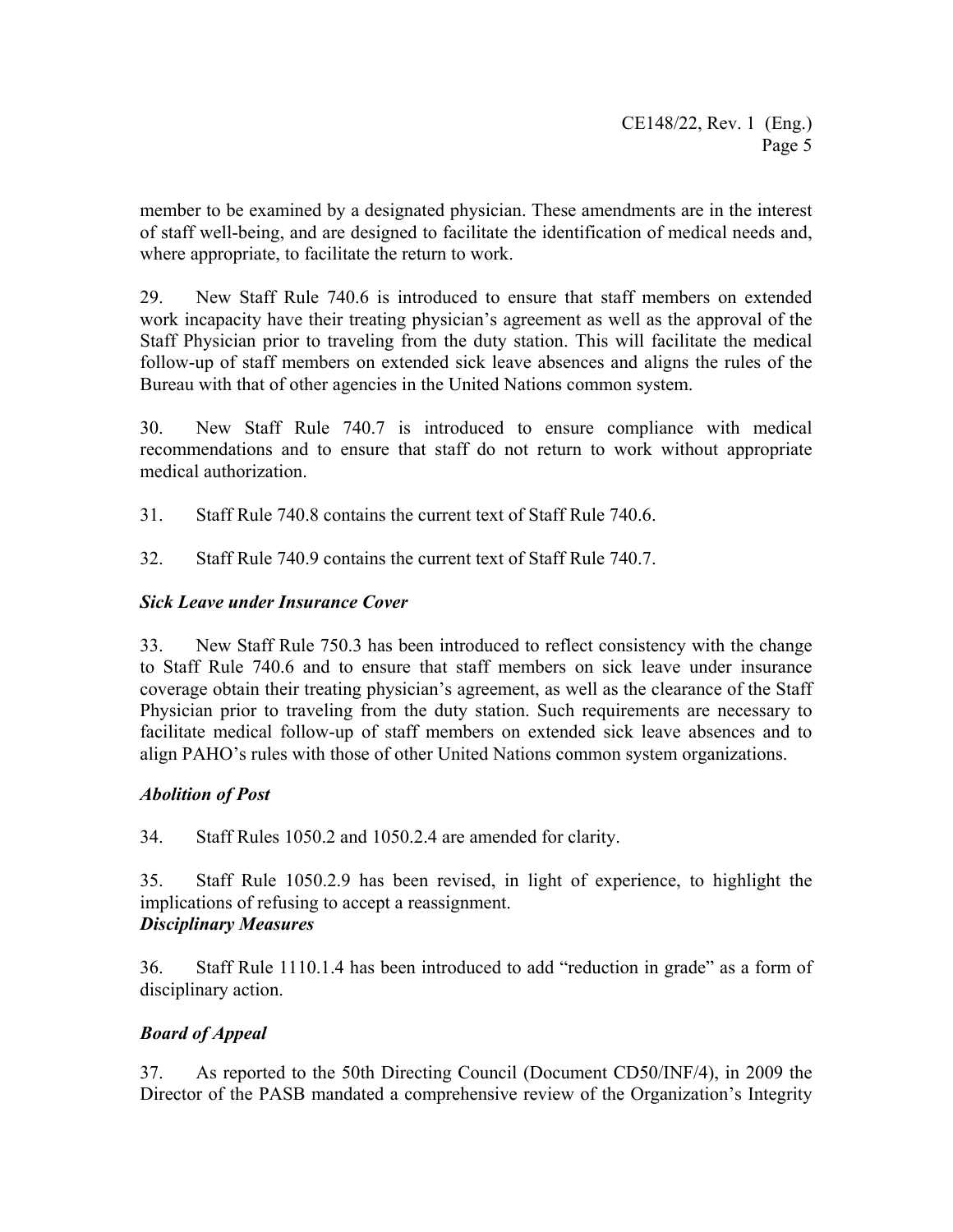and Conflict Management System (ICMS). The purpose of this review is to bring certain aspects of the ICMS, particularly PAHO's internal administration of justice system, in line with international best practices and reforms that are taking place throughout the United Nations system. As a result of this review, the Director of the PASB is implementing a number of changes to the Organization's internal appeals process in PAHO which require additional modifications to the Staff Rules.

38. Specifically, Staff Rule 1230.3 is amended to provide for an external Board of Appeal (BOA) Chairperson. Currently, the BOA Chairperson is a serving staff member who, while carrying out this important function, also continues to carry out the responsibilities of his or her post. This amendment will provide the BOA with an experienced chairperson whose time is dedicated exclusively to appeal matters and will relieve staff members from carrying out this function in addition to their normal duties. In addition, the Rule is amended to reduce the current BOA membership from twentyfour to sixteen and to discontinue the support of a full-time secretary to the BOA. Due to the Organization's emphasis on early conflict resolution, the BOA handles relatively few appeal cases; therefore, establishing such a large BOA is not necessary.

39. Staff Rules 1230.5, 1230.6 and 1230.7 are amended for clarity and for consistency with amendments made to Staff Rule 1230.3.

40. Staff Rule 1230.8 is rewritten to provide that the Organization will establish rules of procedure to be followed by the BOA in the handling of appeals. Those rules will address all procedural issues related to an internal appeal including representation of the parties, travel, and appeal costs.

### *Action by the Executive Committee*

41. The Executive Committee is requested to review the Amendments to the PASB Staff Rules and Regulations contained in the present document, and consider approval of the proposed resolution attached as Annex C.

Annexes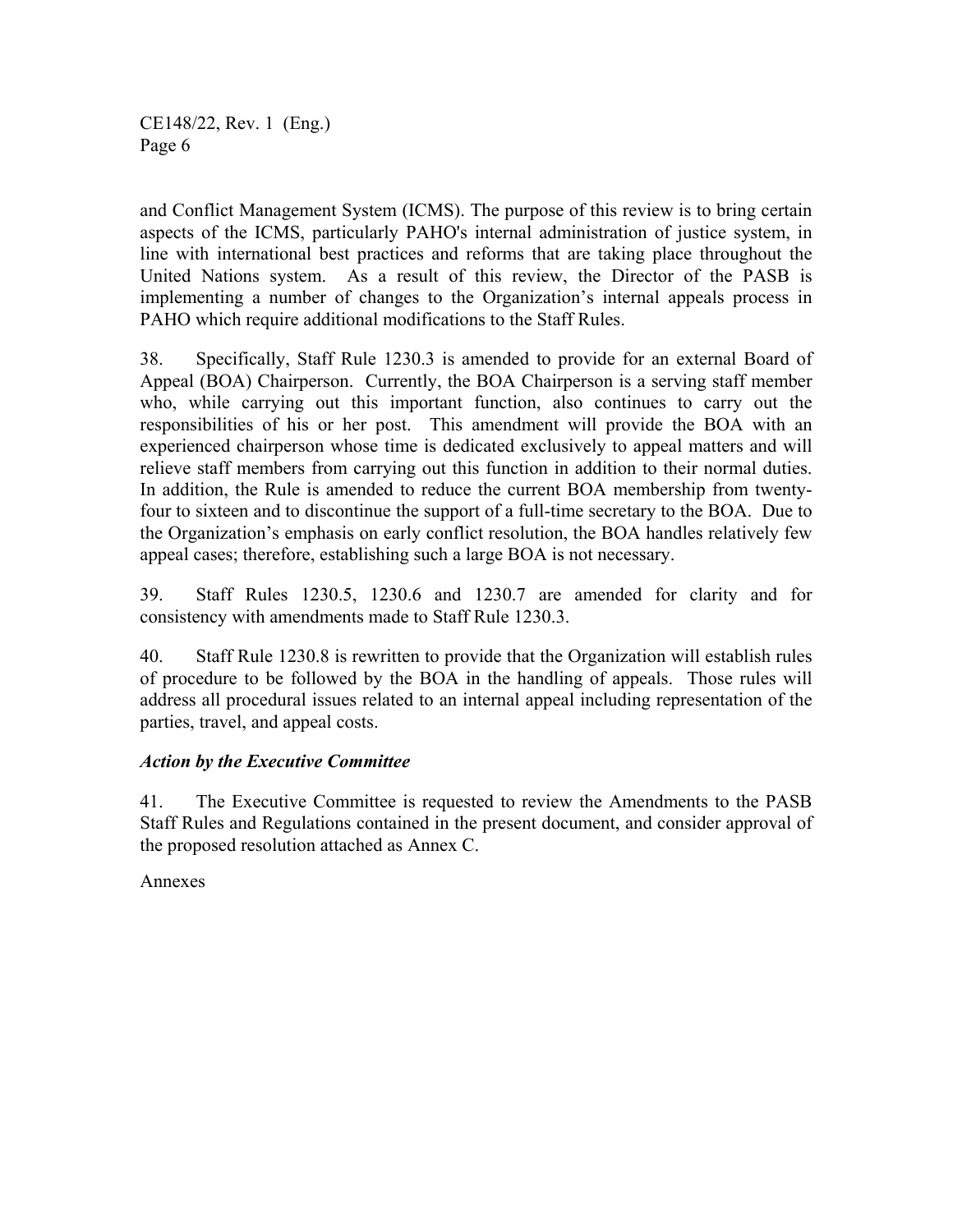|                                                                                                                                                                                                                                                                                                                                                                                                                                                                                                                                                                                                                                       | <b>ANNEX A</b><br>Amendments to PASB's Staff Rules issued by the Director since the Executive Committee's 146th Session                                                                                                                                                                                                                                                                                                                                                                                                                                                                                                                                                                                                                                                                                                                                                           |
|---------------------------------------------------------------------------------------------------------------------------------------------------------------------------------------------------------------------------------------------------------------------------------------------------------------------------------------------------------------------------------------------------------------------------------------------------------------------------------------------------------------------------------------------------------------------------------------------------------------------------------------|-----------------------------------------------------------------------------------------------------------------------------------------------------------------------------------------------------------------------------------------------------------------------------------------------------------------------------------------------------------------------------------------------------------------------------------------------------------------------------------------------------------------------------------------------------------------------------------------------------------------------------------------------------------------------------------------------------------------------------------------------------------------------------------------------------------------------------------------------------------------------------------|
| <b>FORMER TEXT</b>                                                                                                                                                                                                                                                                                                                                                                                                                                                                                                                                                                                                                    | <b>NEW TEXT</b>                                                                                                                                                                                                                                                                                                                                                                                                                                                                                                                                                                                                                                                                                                                                                                                                                                                                   |
| <b>210. POST CLASSIFICATION PLANS</b>                                                                                                                                                                                                                                                                                                                                                                                                                                                                                                                                                                                                 | 210. POST CLASSIFICATION PLANS                                                                                                                                                                                                                                                                                                                                                                                                                                                                                                                                                                                                                                                                                                                                                                                                                                                    |
| The Bureau shall establish plans for the classification of all posts in<br>the Organization according to the type and level of the duties and<br>responsibilities of the posts and the qualifications required of the<br>staff who occupy them. These plans shall include standards by<br>which individual posts are to be classified.<br><b>220. CLASSIFICATION OF INDIVIDUAL POSTS</b><br>Posts in the general service, professional and director categories<br>shall be classified in accordance with plans established under Rule<br>210 above. Classification shall include assignment of classification<br>title and pay grade. | The Bureau shall establish and approve Human Resources plans,<br>which will include for the classification of all posts in the<br>Organization according to the type and level of the duties and<br>responsibilities of the posts and the qualifications required of the<br>staff who occupy them. These plans shall include standards by<br>which individual posts are to be classified.<br><b>220 .CLASSIFICATION OF INDIVIDUAL POSTS</b><br>All Pposts in the general service, professional and director<br>eategories shall be classified in by category and level according to<br>standards approved by the Director and related to the nature of<br>the duties and the level of responsibilities and competencies<br>required. accordance with plans established under Rule 210<br>above. Classification shall include assignment of classification title<br>and pay grade. |
| <b>230. CLASSIFICATION REVIEW</b>                                                                                                                                                                                                                                                                                                                                                                                                                                                                                                                                                                                                     | <b>230. CLASSIFICATION REVIEW</b>                                                                                                                                                                                                                                                                                                                                                                                                                                                                                                                                                                                                                                                                                                                                                                                                                                                 |
| In accordance with established procedures, a staff member may<br>request a re-examination of the classification of the post which he<br>occupies and any staff member may request a re-examination of the<br>classification of any post under his supervision.                                                                                                                                                                                                                                                                                                                                                                        | In accordance with established procedures and with reference to<br>the relevant approved Human Resources Plan, a staff member<br>may request a re-examination of the classification of the post<br>which he occupies and any staff member may request a re-<br>examination of the classification of any post under his supervision.                                                                                                                                                                                                                                                                                                                                                                                                                                                                                                                                               |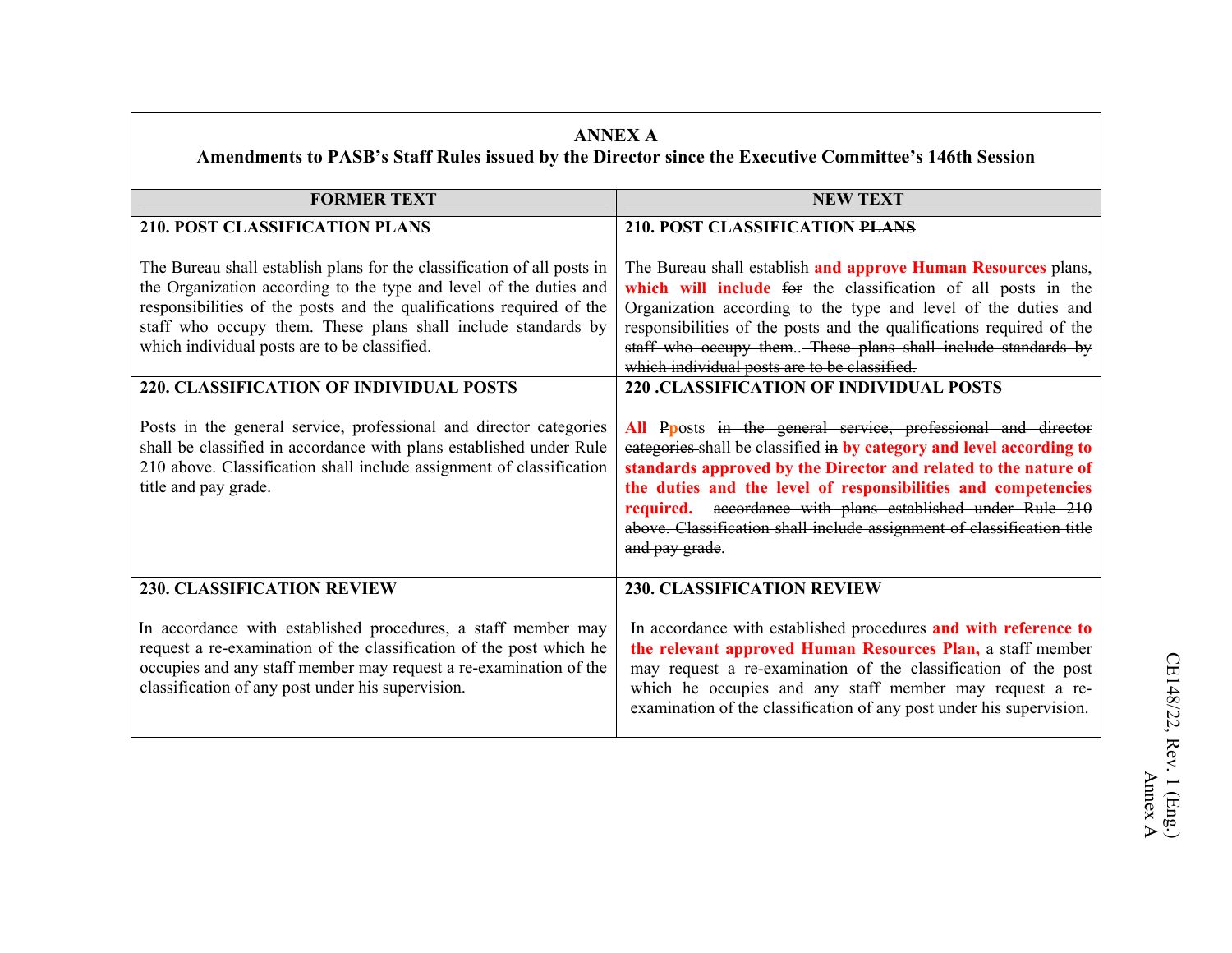|         | <b>ANNEX A</b><br>Amendments to PASB's Staff Rules issued by the Director since the Executive Committee's 146th Session (cont.)                                                                                                                                                                                                                                                                                                                                                                                                           |                                                                                                                                                                                                                                                                                                                                                                                                                                                                                                                                                                                                                                                                                                                                      |  |  |  |
|---------|-------------------------------------------------------------------------------------------------------------------------------------------------------------------------------------------------------------------------------------------------------------------------------------------------------------------------------------------------------------------------------------------------------------------------------------------------------------------------------------------------------------------------------------------|--------------------------------------------------------------------------------------------------------------------------------------------------------------------------------------------------------------------------------------------------------------------------------------------------------------------------------------------------------------------------------------------------------------------------------------------------------------------------------------------------------------------------------------------------------------------------------------------------------------------------------------------------------------------------------------------------------------------------------------|--|--|--|
|         | 350. EDUCATION GRANT                                                                                                                                                                                                                                                                                                                                                                                                                                                                                                                      | 350. EDUCATION GRANT                                                                                                                                                                                                                                                                                                                                                                                                                                                                                                                                                                                                                                                                                                                 |  |  |  |
|         |                                                                                                                                                                                                                                                                                                                                                                                                                                                                                                                                           | $\ddotsc$                                                                                                                                                                                                                                                                                                                                                                                                                                                                                                                                                                                                                                                                                                                            |  |  |  |
| 350.1.1 | the education grant shall be paid starting with the<br>school year in which a dependent child, as defined<br>under Staff Rule $310.5.2$ , reaches the age of five if it<br>can be shown that the child is attending a full-time<br>program that contains the basic elements of formal<br>education as a major part of its curriculum. The grant<br>shall extend up to the end of the school year in which a<br>staff member's child reaches the age of 25, or<br>completes four years of post-secondary studies,<br>whichever is earlier; | 350.1.1 the education grant shall be paid starting with the school<br>year in which a dependent child, as defined under Staff<br>Rule $310.5.2$ , is five years of age or older at the<br>beginning of the school year, or when the child reaches<br>the age of five within three months of the beginning of<br>the school year, if and reaches the age of five if it can be<br>shown that the child is attending a full-time program that<br>contains the basic elements of formal education as a major<br>part of its curriculum. The grant shall extend up to the end<br>of the school year in which a staff member's child reaches<br>the age of 25, or completes four years of post-secondary<br>studies, whichever is earlier; |  |  |  |
|         | <b>410. RECRUITMENT POLICIES</b>                                                                                                                                                                                                                                                                                                                                                                                                                                                                                                          | <b>410. RECRUITMENT POLICIES</b>                                                                                                                                                                                                                                                                                                                                                                                                                                                                                                                                                                                                                                                                                                     |  |  |  |
|         |                                                                                                                                                                                                                                                                                                                                                                                                                                                                                                                                           |                                                                                                                                                                                                                                                                                                                                                                                                                                                                                                                                                                                                                                                                                                                                      |  |  |  |
| 410.3   | Subject to Staff Rule $410.3.1$ , persons closely related by<br>blood or by marriage to a staff member shall not normally<br>be appointed if another equally qualified person is<br>available. Persons closely related by blood or marriage<br>include an immediate family member, as defined in Rule<br>110.7.3, and grandparents, grandchildren, uncles, aunts,<br>nieces, and nephews, as well as any step-relatives, of the<br>staff member or his or her spouse.                                                                     | 410.3<br>Subject to Staff Rule $410.3.1$ , persons closely related by<br>blood or by marriage to a staff member shall not normally<br>be appointed if another equally qualified person is<br>available. Persons closely related by blood or marriage<br>include an immediate family member, as defined in Rule<br>110.7.3, and grandparents, grandchildren, uncles, aunts,<br>nieces, and nephews, and first cousins, as well as any<br>step-relatives, of the staff member or his or her spouse.                                                                                                                                                                                                                                    |  |  |  |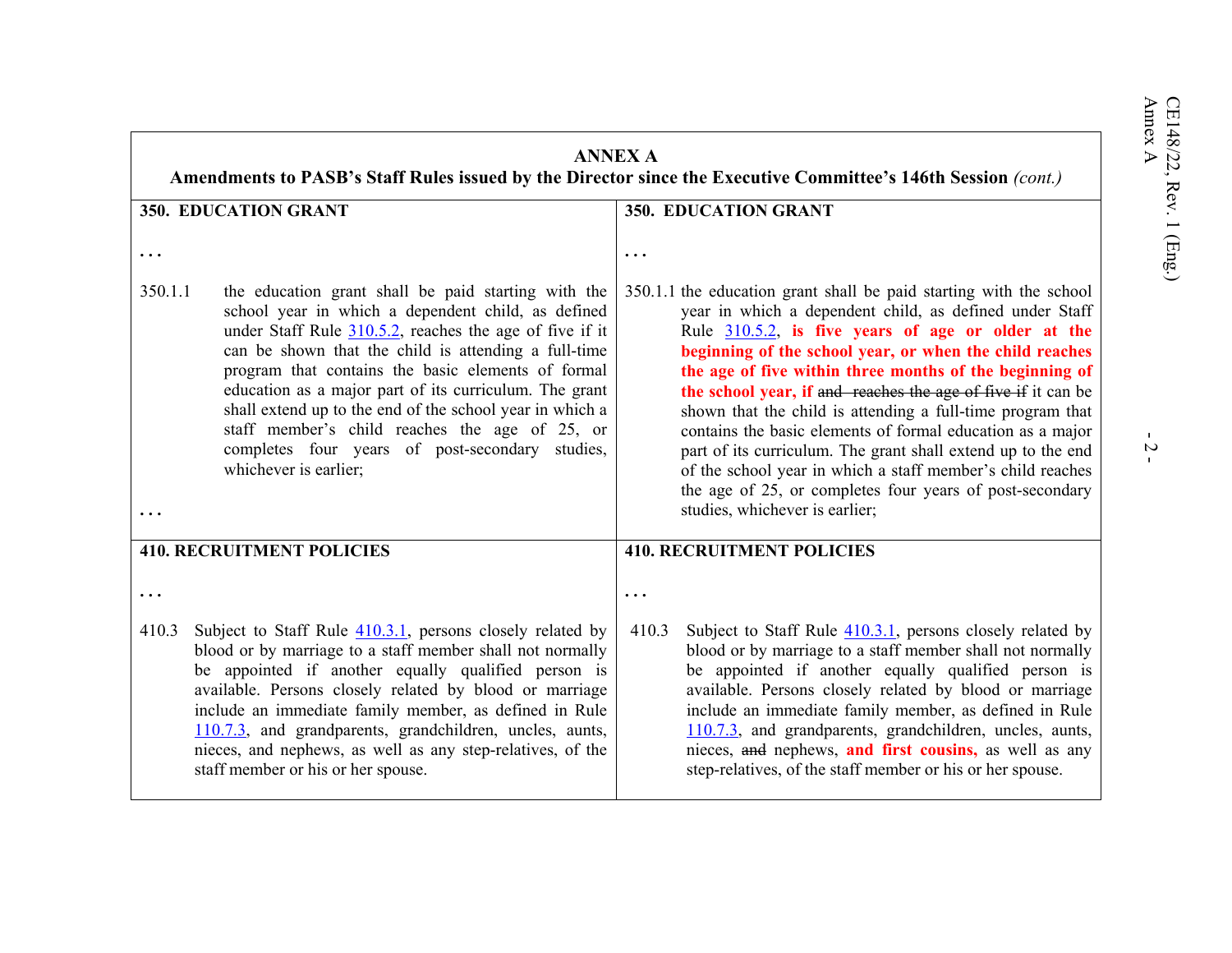|                | <b>ANNEX A</b><br>Amendments to PASB's Staff Rules issued by the Director since the Executive Committee's 146th Session (cont.)                                                                                                                                                                                                                                                                                                                                                   |       |                                                                                                                                                                                                                                                                                                                                                                                                                                                     |  |  |
|----------------|-----------------------------------------------------------------------------------------------------------------------------------------------------------------------------------------------------------------------------------------------------------------------------------------------------------------------------------------------------------------------------------------------------------------------------------------------------------------------------------|-------|-----------------------------------------------------------------------------------------------------------------------------------------------------------------------------------------------------------------------------------------------------------------------------------------------------------------------------------------------------------------------------------------------------------------------------------------------------|--|--|
| 430.           | <b>MEDICAL CERTIFICATION AND INOCULATIONS</b>                                                                                                                                                                                                                                                                                                                                                                                                                                     | 430.  | MEDICAL CERTIFICATION AND INOCULATIONS                                                                                                                                                                                                                                                                                                                                                                                                              |  |  |
| 430.1          | Upon selection an appointee shall undergo a prescribed<br>medical examination by a physician designated by the<br>Bureau, whose report shall be forwarded to the Bureau's<br>Staff Physician.                                                                                                                                                                                                                                                                                     | 430.1 | Upon selection an appointee shall undergo a prescribed<br>medical examination by a physician designated by the<br>Bureau, whose <b>medical</b> report shall be forwarded to the<br>Organization's Staff Physician.                                                                                                                                                                                                                                  |  |  |
| 430.2<br>430.3 | Before an offer of appointment can be made, a satisfactory<br>report must be issued by the Staff Physician; this report is<br>based on the examination required in Rule 430.1. Should<br>the result of the examination show that the standards<br>required by the Bureau are not met, a decision shall be<br>made whether or not to make an offer of appointment and,<br>if an offer is to be made, upon what terms.<br>Upon appointment and before any subsequent travel for the | 430.2 | Before an offer of appointment can be made, a satisfactory<br>report medical clearance must be issued by the Staff<br>Physician; this report clearance is based on the<br>examination required in Rule 430.1. Should the result of<br>the examination show that the standards required by the<br>Bureau are not met, a decision shall be made whether or<br>not to make an offer of appointment and, if an offer is to<br>be made, upon what terms. |  |  |
|                | Bureau, a staff member shall have such inoculations as the<br>Staff Physician shall prescribe.                                                                                                                                                                                                                                                                                                                                                                                    | 430.3 | Upon appointment and before any subsequent travel for<br>the Bureau, a staff member shall have such inoculations<br>and preventive treatment as the Staff Physician shall<br>prescribe.                                                                                                                                                                                                                                                             |  |  |
| $\ddotsc$      |                                                                                                                                                                                                                                                                                                                                                                                                                                                                                   |       |                                                                                                                                                                                                                                                                                                                                                                                                                                                     |  |  |
| 430.6          | Any medical examination and any inoculation required by<br>the Bureau shall be at its expense                                                                                                                                                                                                                                                                                                                                                                                     | 430.6 | Any medical examination and any inoculation required by<br>the Bureau shall be at its expense, subject to limits<br>established by the Director.                                                                                                                                                                                                                                                                                                    |  |  |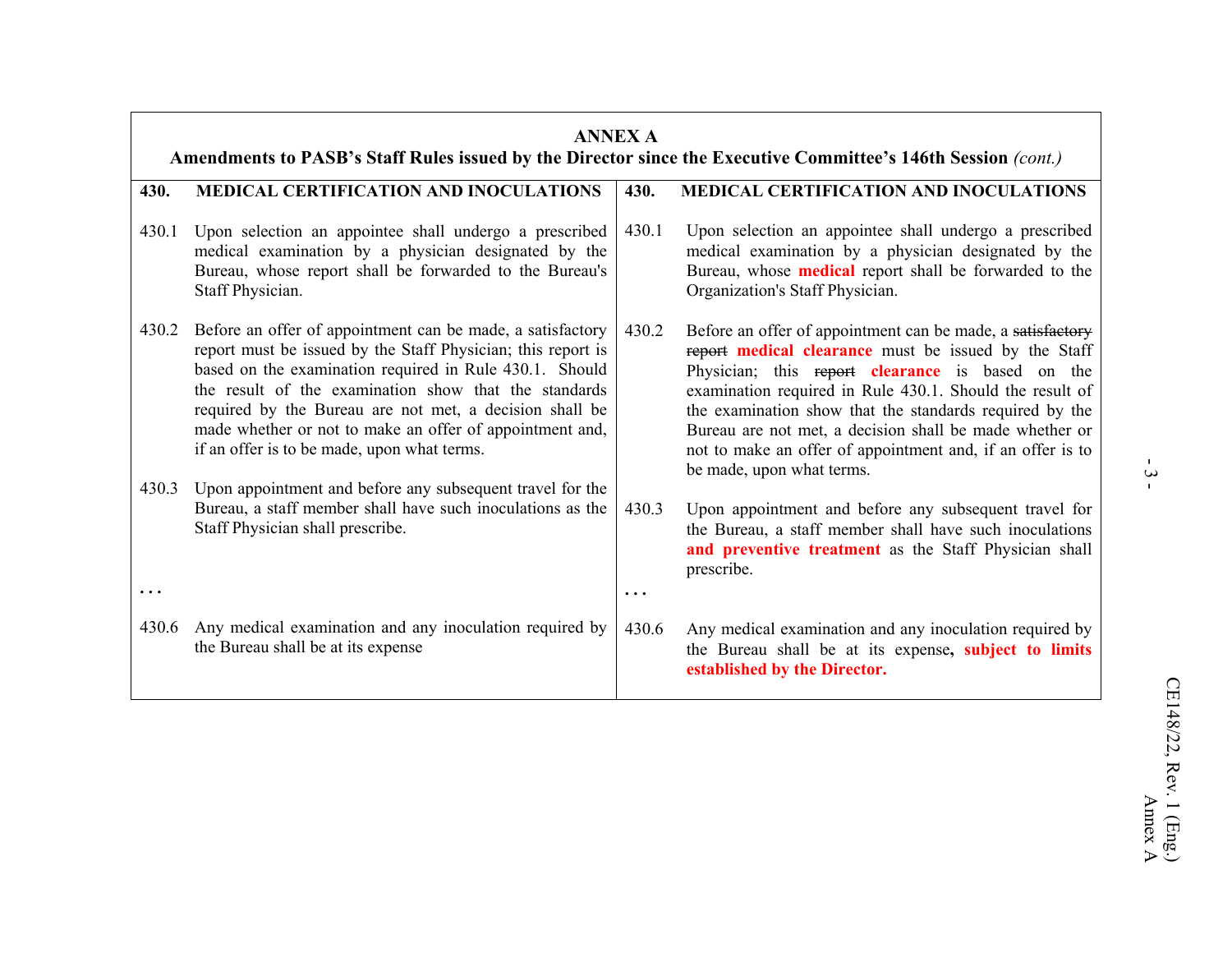- 4 -

| <b>ANNEX A</b><br>Amendments to PASB's Staff Rules issued by the Director since the Executive Committee's 146th Session (cont.)                                                                                                                                                                                                                                                                                                                                                                                                                                                                                                                                                                                                                                                                                                                      |                                                                                                                                                                                                                                                                                                                                                                                                                                                                                                                                                                                                                                                                                                                                                                                                                                                                                                                                                                                         |  |  |  |  |
|------------------------------------------------------------------------------------------------------------------------------------------------------------------------------------------------------------------------------------------------------------------------------------------------------------------------------------------------------------------------------------------------------------------------------------------------------------------------------------------------------------------------------------------------------------------------------------------------------------------------------------------------------------------------------------------------------------------------------------------------------------------------------------------------------------------------------------------------------|-----------------------------------------------------------------------------------------------------------------------------------------------------------------------------------------------------------------------------------------------------------------------------------------------------------------------------------------------------------------------------------------------------------------------------------------------------------------------------------------------------------------------------------------------------------------------------------------------------------------------------------------------------------------------------------------------------------------------------------------------------------------------------------------------------------------------------------------------------------------------------------------------------------------------------------------------------------------------------------------|--|--|--|--|
| 550 WITHIN-GRADE INCREASE                                                                                                                                                                                                                                                                                                                                                                                                                                                                                                                                                                                                                                                                                                                                                                                                                            | <b>550 WITHIN-GRADE INCREASE</b>                                                                                                                                                                                                                                                                                                                                                                                                                                                                                                                                                                                                                                                                                                                                                                                                                                                                                                                                                        |  |  |  |  |
| 550.1<br>Staff<br>members, except those holding<br>temporary<br>appointments as defined in Rule $420.4$ , whose performance<br>and conduct have been certified by the supervisors as being<br>satisfactory shall be entitled to a within-grade salary<br>increase of one step upon completion of each unit of service<br>time as defined in Rule 550.2. The date of entitlement shall<br>not be earlier than the date of confirmation of the<br>appointment except as provided in Rule 480. The effective<br>date for a within-grade increase shall be the first of the<br>month nearest the date of satisfactory completion of the<br>service requirement. Increases may be granted up to the<br>maximum for the staff member's grade except that, if either<br>Rule 555 or Rule 1310.9 applies, the normal maximum may<br>be exceeded accordingly. | 550.1<br>Staff members holding service appointments as defined<br>in Staff Rule 420.2 and fixed-term appointments as<br>defined in Staff Rule 420.3 except those holding<br>temporary appointments as defined in Rule 420.4, whose<br>performance and conduct have been certified by the<br>supervisors as being satisfactory shall be entitled to a<br>within-grade salary increase of one step upon completion<br>of each unit of service time as defined in Rule 550.2.<br>The date of entitlement shall not be earlier than the date<br>550.1.1<br>of confirmation of the appointment except as provided in<br>Rule 480. The effective date for a within-grade increase<br>shall be the first of the month nearest the date of<br>satisfactory completion of the service requirement.<br>Increases may be granted up to the maximum for the staff<br>member's grade except that, if either Rule 555 or Rule<br>$1310.9$ applies, the normal maximum may be exceeded<br>accordingly. |  |  |  |  |
|                                                                                                                                                                                                                                                                                                                                                                                                                                                                                                                                                                                                                                                                                                                                                                                                                                                      | [NEW]                                                                                                                                                                                                                                                                                                                                                                                                                                                                                                                                                                                                                                                                                                                                                                                                                                                                                                                                                                                   |  |  |  |  |
|                                                                                                                                                                                                                                                                                                                                                                                                                                                                                                                                                                                                                                                                                                                                                                                                                                                      | 550.1.2 Staff members holding temporary appointments as<br>defined under Staff Rule 420.4 whose performance<br>and conduct have been certified by their supervisors<br>as being satisfactory shall be entitled to one within-<br>grade salary increase-to step two of the relevant<br>grade—upon completion of the first year of full-time<br>service.                                                                                                                                                                                                                                                                                                                                                                                                                                                                                                                                                                                                                                  |  |  |  |  |

### **550 WITHIN-GRADE INCREASE**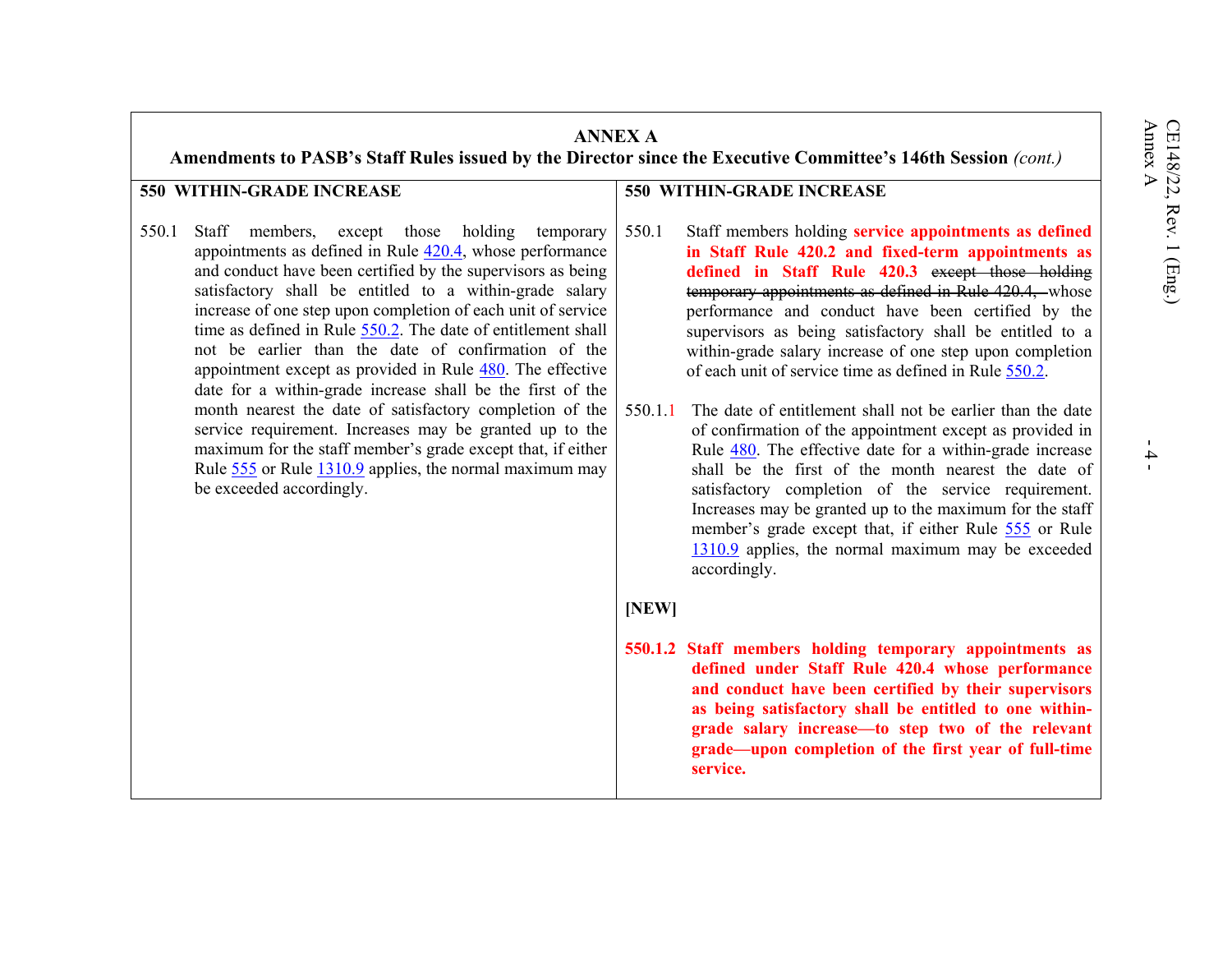|          | <b>ANNEX A</b><br>Amendments to PASB's Staff Rules issued by the Director since the Executive Committee's 146th Session (cont.)                                                                                                                                                                                                                                                                                                                                                                                                                                             |                                           |                                                                                                                                                                                                                                                                                                                                                                                                                                                                                                                                                                                                    |  |  |  |
|----------|-----------------------------------------------------------------------------------------------------------------------------------------------------------------------------------------------------------------------------------------------------------------------------------------------------------------------------------------------------------------------------------------------------------------------------------------------------------------------------------------------------------------------------------------------------------------------------|-------------------------------------------|----------------------------------------------------------------------------------------------------------------------------------------------------------------------------------------------------------------------------------------------------------------------------------------------------------------------------------------------------------------------------------------------------------------------------------------------------------------------------------------------------------------------------------------------------------------------------------------------------|--|--|--|
|          | 560. PROMOTION (see Staff Regulation 4.4)                                                                                                                                                                                                                                                                                                                                                                                                                                                                                                                                   | 560. PROMOTION (see Staff Regulation 4.4) |                                                                                                                                                                                                                                                                                                                                                                                                                                                                                                                                                                                                    |  |  |  |
| .        |                                                                                                                                                                                                                                                                                                                                                                                                                                                                                                                                                                             | $\cdot$                                   |                                                                                                                                                                                                                                                                                                                                                                                                                                                                                                                                                                                                    |  |  |  |
| 560.3    | If an occupied post is reclassified from the general service<br>category to the professional category or by more than one<br>grade within the same category, the post shall be announced<br>to the staff and selection for that post shall be on a<br>competitive basis. In such cases, the incumbent of the<br>reclassified post may be granted extra pay as of the fourth<br>consecutive month following the effective date of the<br>reclassification, in accordance with the provisions of Rule<br>$320.5$ , if he or she holds a fixed term or service<br>appointment. | 560.3                                     | If an occupied post is reclassified from the general service<br>category to the national or international professional<br>category or by more than one grade within the same<br>category, the post shall be announced to the staff and<br>selection for that post shall be on a competitive basis. In<br>such cases, the incumbent of the reclassified post may be<br>granted extra pay as of the fourth consecutive month<br>following the effective date of the reclassification, in<br>accordance with the provisions of Rule 320.5, if he or she<br>holds a fixed term or service appointment. |  |  |  |
|          | <b>630. ANNUAL LEAVE</b>                                                                                                                                                                                                                                                                                                                                                                                                                                                                                                                                                    | <b>630. ANNUAL LEAVE</b>                  |                                                                                                                                                                                                                                                                                                                                                                                                                                                                                                                                                                                                    |  |  |  |
| $\cdots$ |                                                                                                                                                                                                                                                                                                                                                                                                                                                                                                                                                                             | $\cdots$                                  |                                                                                                                                                                                                                                                                                                                                                                                                                                                                                                                                                                                                    |  |  |  |
| 630.7    | A staff member who is ill during a period of annual leave<br>shall, subject to the provisions of Rule $\frac{740}{140}$ , have that<br>portion of his absence considered as sick leave upon<br>presentation of a satisfactory medical certificate.                                                                                                                                                                                                                                                                                                                          | 630.7<br>$\ddot{\phantom{0}}$ .           | A staff member who is ill during a period of annual leave<br>shall, subject to the provisions of Rule 740, have that<br>portion of his absence considered as sick leave upon<br>presentation of a satisfactory medical eertificate report.                                                                                                                                                                                                                                                                                                                                                         |  |  |  |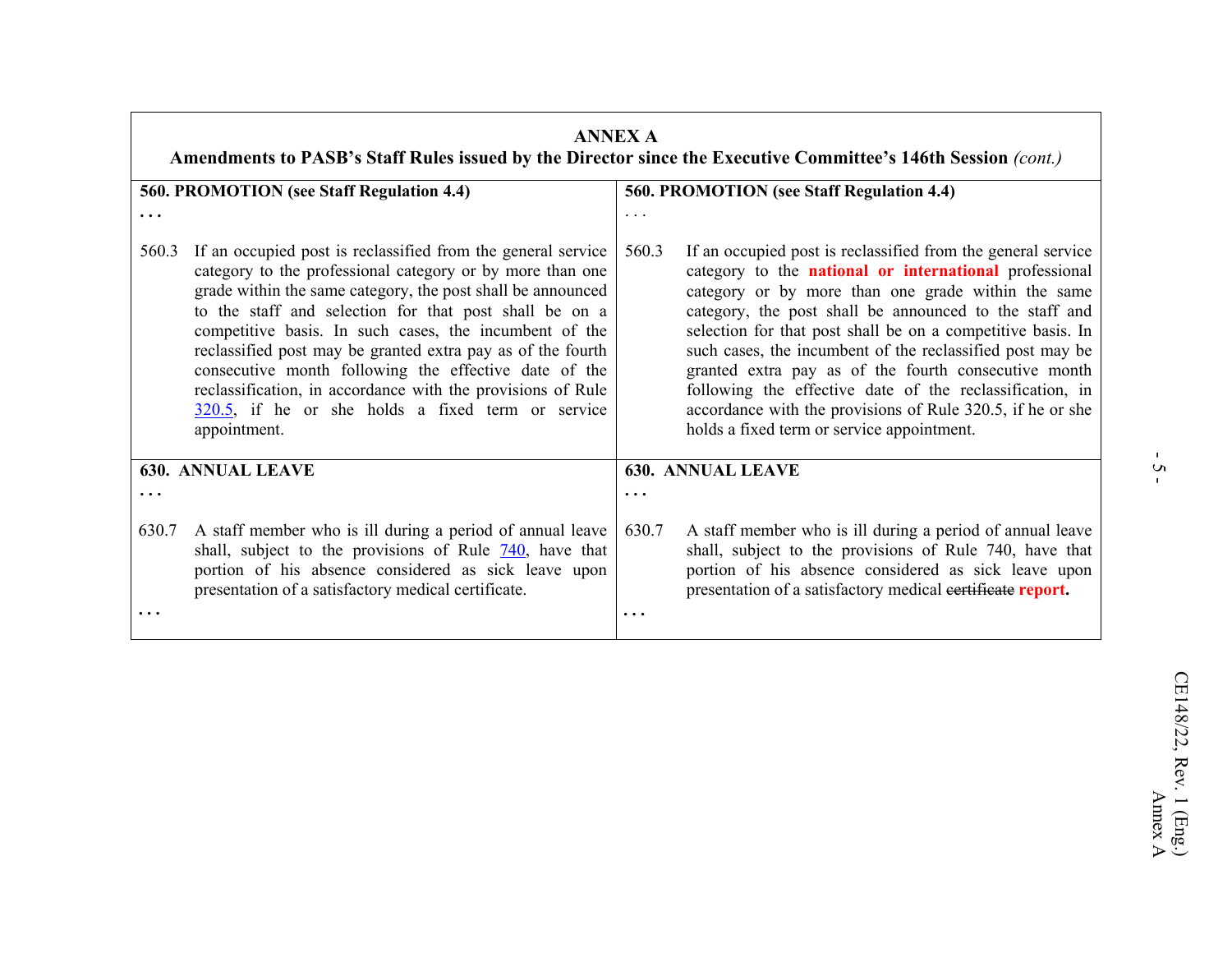|       | <b>ANNEX A</b><br>Amendments to PASB's Staff Rules issued by the Director since the Executive Committee's 146th Session (cont.)                                                                                                                                                                                                                       |           |                                                                                                                                                                                                                                                                                                                                                                                                                        |  |  |
|-------|-------------------------------------------------------------------------------------------------------------------------------------------------------------------------------------------------------------------------------------------------------------------------------------------------------------------------------------------------------|-----------|------------------------------------------------------------------------------------------------------------------------------------------------------------------------------------------------------------------------------------------------------------------------------------------------------------------------------------------------------------------------------------------------------------------------|--|--|
|       | 740. SICK LEAVE                                                                                                                                                                                                                                                                                                                                       |           | 740. SICK LEAVE                                                                                                                                                                                                                                                                                                                                                                                                        |  |  |
| 740.1 | Staff members, except those excluded under Rule 1320 who<br>are unable to perform their duties because of illness or<br>injury, or whose attendance is prevented by public health<br>requirements, may be granted sick leave with pay in the<br>following amounts:                                                                                    | 740.1     | Staff members, except those excluded under the provisions<br>of Rule 1320 who are unable to perform their duties<br>because of illness or injury, or whose attendance is<br>prevented by public health requirements, may be granted<br>sick leave with pay with the approval of the Staff<br><b>Physician</b> in the following amounts:                                                                                |  |  |
| .     |                                                                                                                                                                                                                                                                                                                                                       | $\ddotsc$ |                                                                                                                                                                                                                                                                                                                                                                                                                        |  |  |
| 740.2 | Any absence of more than three consecutive working days<br>which is to be charged as sick leave must be based on a<br>certificate from a duly recognized medical practitioner:                                                                                                                                                                        | 740.2     | Any <b>medical</b> absence of more than three consecutive<br>working days which is to be charged as sick leave must be<br>based on supported by a certificate from a duly<br>recognized medical practitioner:                                                                                                                                                                                                          |  |  |
|       |                                                                                                                                                                                                                                                                                                                                                       | .         |                                                                                                                                                                                                                                                                                                                                                                                                                        |  |  |
|       | 740.2.3 Indicating the probable duration of the illness.                                                                                                                                                                                                                                                                                              |           | 740.2.3 Indicating the probable duration of the illness<br>work incapacity. The duration of a sick leave<br>certificate may not exceed one month; where<br>the incapacity continues beyond that period, a<br>new certificate established by the treating<br>physician is required.                                                                                                                                     |  |  |
|       |                                                                                                                                                                                                                                                                                                                                                       | $\ddotsc$ |                                                                                                                                                                                                                                                                                                                                                                                                                        |  |  |
| 740.4 | In any case of a staff member's claiming sick leave, he or<br>she shall submit such periodic reports as the Staff Physician<br>shall require to monitor his or her condition and progress,<br>and to verify the need for continued sick leave. In addition,<br>the staff member shall be examined by the Staff Physician<br>if the latter so decides. | 740.4     | In any case of a staff member's claiming sick leave, he or<br>she shall submit such periodic medical reports as the Staff<br>Physician shall require, to monitor his or her condition and<br>progress, and to verify the need for continued sick leave.<br>In addition, the staff member shall be examined by the<br>Staff Physician if the latter so decides, or by a physician<br>designated by the Staff Physician. |  |  |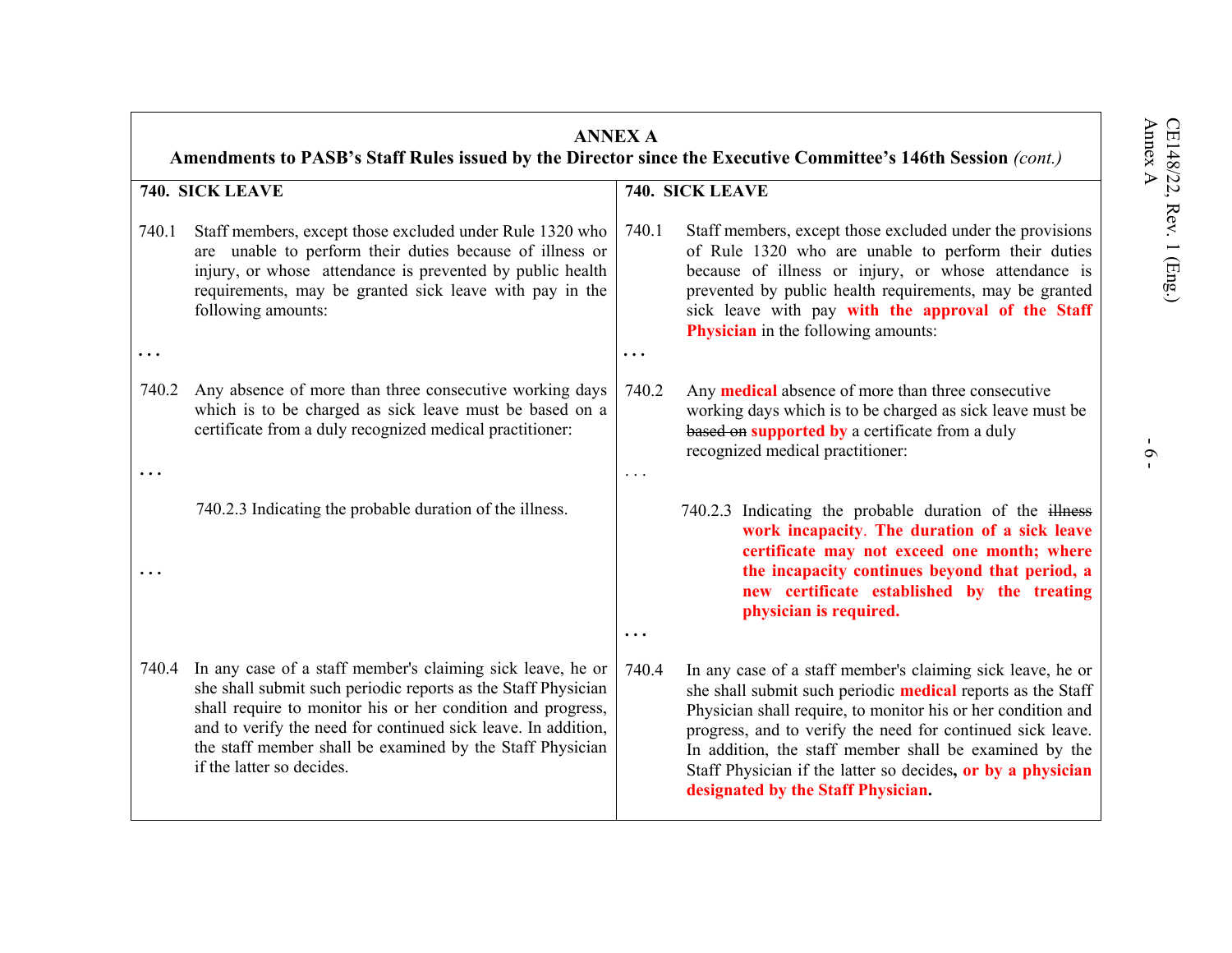|           | <b>ANNEX A</b><br>Amendments to PASB's Staff Rules issued by the Director since the Executive Committee's 146th Session (cont.)                  |                    |                                                                                                                                                                                                                                                                                                                                                           |
|-----------|--------------------------------------------------------------------------------------------------------------------------------------------------|--------------------|-----------------------------------------------------------------------------------------------------------------------------------------------------------------------------------------------------------------------------------------------------------------------------------------------------------------------------------------------------------|
|           |                                                                                                                                                  | [NEW]              |                                                                                                                                                                                                                                                                                                                                                           |
| 740.6     | The termination of a staff member's appointment shall, from<br>the date it is effective, terminate any claim to sick leave<br>under these rules. | 740.6              | The termination of a staff member's appointment shall,<br>from the date it is effective, terminate any claim to sick<br>leave under these rules. A staff member on sick leave<br>may not leave the duty station without prior approval<br>of the Staff Physician or a physician designated by the<br><b>Organization.</b>                                 |
| $\ddotsc$ |                                                                                                                                                  | [New]              |                                                                                                                                                                                                                                                                                                                                                           |
| 740.7     | Upon the recommendation of the Staff Physician, the<br>Director may require a staff member to absent himself or<br>herself on sick leave.        | 740.7<br>$\ddotsc$ | Upon the recommendation of the Staff Physician, the<br>Director- may require a staff member to absent himself on<br>sick leave. A staff member who is on certified sick<br>leave may not perform any work (paid or unpaid)<br>without prior medical authorization from the Staff<br>Physician or a physician designated<br>by the<br><b>Organization.</b> |
|           |                                                                                                                                                  | $\ddotsc$          | 740. $\angle$ 8 The termination of a staff member's appointment shall,<br>from the date it is effective, terminate any claim to sick<br>leave under these rules.                                                                                                                                                                                          |
|           |                                                                                                                                                  |                    | 740.79 Upon the recommendation of the Staff Physician, the<br>Director may require a staff member to absent him or<br>herself on sick leave.                                                                                                                                                                                                              |

 $-7-$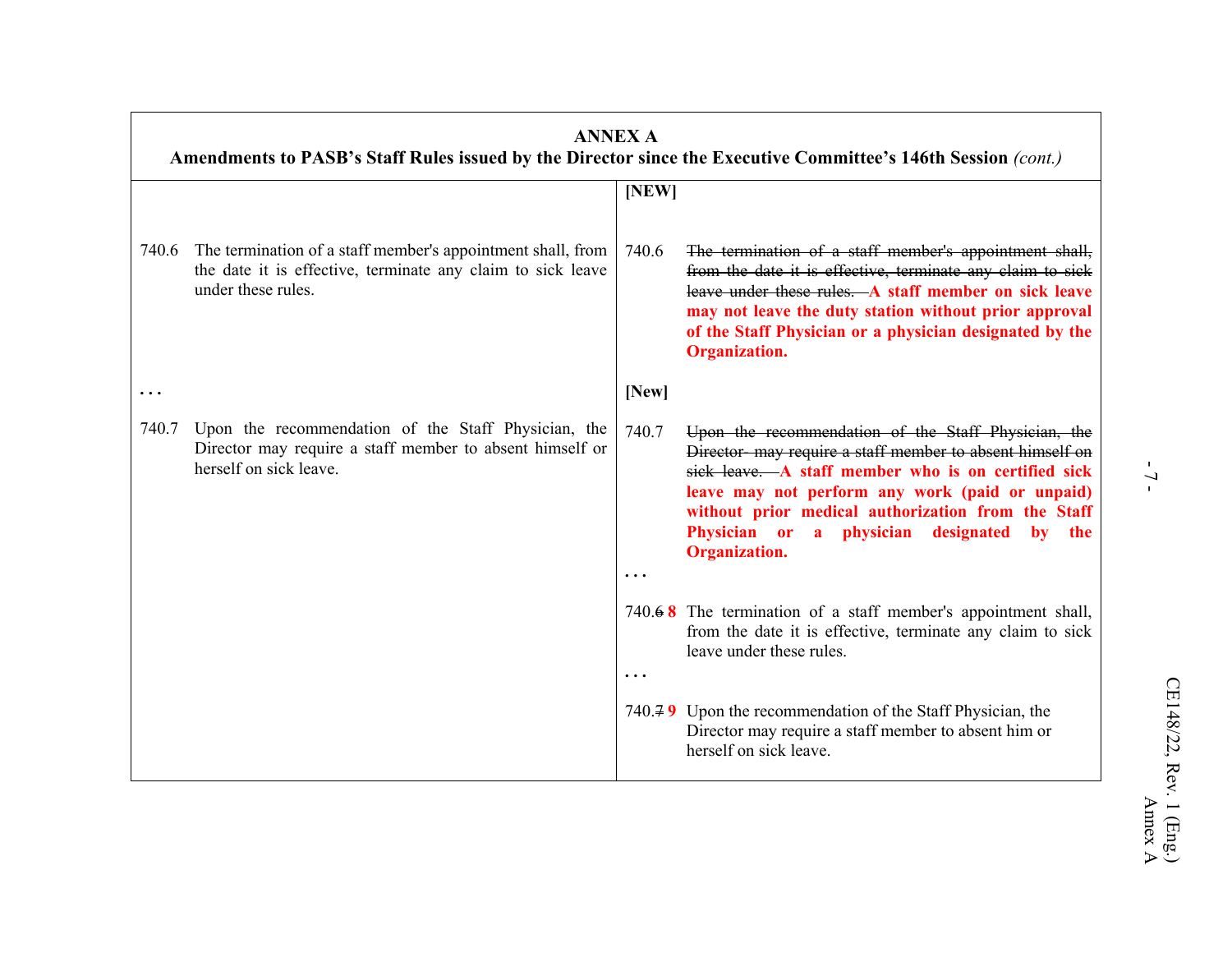| <b>ANNEX A</b><br>Amendments to PASB's Staff Rules issued by the Director since the Executive Committee's 146th Session (cont.) |                                                                                                                                                                                                      |  |  |  |
|---------------------------------------------------------------------------------------------------------------------------------|------------------------------------------------------------------------------------------------------------------------------------------------------------------------------------------------------|--|--|--|
| <b>750 SICK LEAVE UNDER INSURANCE COVER</b>                                                                                     | <b>750 SICK LEAVE UNDER INSURANCE COVER</b>                                                                                                                                                          |  |  |  |
| $\cdots$                                                                                                                        | $\ddotsc$                                                                                                                                                                                            |  |  |  |
|                                                                                                                                 | [NEW]                                                                                                                                                                                                |  |  |  |
|                                                                                                                                 | 750.3 A staff member on sick leave under insurance cover may<br>not leave the duty station without prior approval of the<br>Staff Physician or a physician designated by the<br><b>Organization.</b> |  |  |  |
|                                                                                                                                 |                                                                                                                                                                                                      |  |  |  |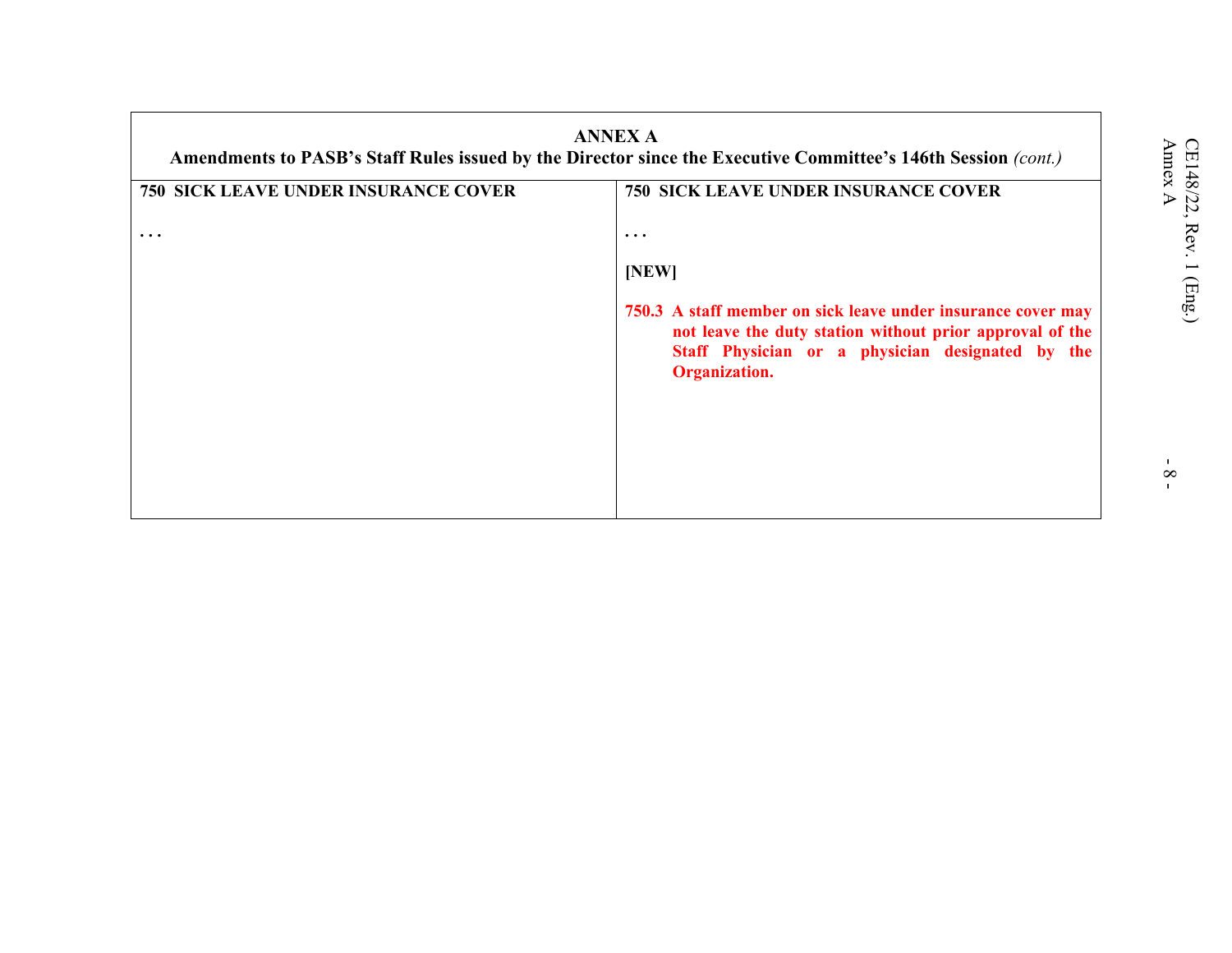| <b>ANNEX A</b><br>Amendments to PASB's Staff Rules issued by the Director since the Executive Committee's 146th Session (cont.)                              |                                                                                                                                                                                                                                                                                                                     |                                                                                                                                                                              |                                                                                                                                                                                                                                                                                                                                  |  |
|--------------------------------------------------------------------------------------------------------------------------------------------------------------|---------------------------------------------------------------------------------------------------------------------------------------------------------------------------------------------------------------------------------------------------------------------------------------------------------------------|------------------------------------------------------------------------------------------------------------------------------------------------------------------------------|----------------------------------------------------------------------------------------------------------------------------------------------------------------------------------------------------------------------------------------------------------------------------------------------------------------------------------|--|
|                                                                                                                                                              | <b>1050 ABOLITION OF POST</b>                                                                                                                                                                                                                                                                                       |                                                                                                                                                                              | <b>1050 ABOLITION OF POST</b>                                                                                                                                                                                                                                                                                                    |  |
|                                                                                                                                                              |                                                                                                                                                                                                                                                                                                                     | $\ddotsc$                                                                                                                                                                    |                                                                                                                                                                                                                                                                                                                                  |  |
| 1050.2                                                                                                                                                       | When a post of indefinite duration--or any post held by a<br>staff member with a service appointment $\frac{1}{1}$ is abolished,<br>reasonable efforts shall be made to reassign the staff<br>member occupying that post, in accordance with<br>established procedures, and based upon the following<br>principles: | 1050.2                                                                                                                                                                       | When a post of indefinite duration -- or any post held by<br>a staff member with a service appointment $\frac{1}{2}$<br>abolished, reasonable efforts shall be made to reassign<br>the staff member occupying that post, in accordance<br>with established procedures, and based upon the<br>following principles: specifically: |  |
|                                                                                                                                                              |                                                                                                                                                                                                                                                                                                                     | $\ddot{\phantom{a}}$                                                                                                                                                         |                                                                                                                                                                                                                                                                                                                                  |  |
|                                                                                                                                                              | 1050.2.4 the reassignment period shall normally end within six<br>months from its commencement; this period may be<br>exceptionally extended by the Director for up to an<br>additional six months;                                                                                                                 | 1050.2.4                                                                                                                                                                     | the reassignment period shall normally will end within<br>six months from its commencement This period may<br>be exceptionally extended by the Director for up to an<br>additional six months;                                                                                                                                   |  |
|                                                                                                                                                              |                                                                                                                                                                                                                                                                                                                     | $\ddotsc$                                                                                                                                                                    |                                                                                                                                                                                                                                                                                                                                  |  |
|                                                                                                                                                              | 1050.2.9 the staff member's appointment shall be terminated if no<br>reassignment decision is made during the reassignment<br>period.                                                                                                                                                                               | 1050.2.9                                                                                                                                                                     | the staff member's appointment shall be terminated if no<br>reassignment decision is made during the reassignment<br>period or if the staff member declines an offer or<br>decision of the Director to be reassigned to another<br>position.                                                                                     |  |
| In this Rule, references to staff members holding service appointments shall be<br>interpreted to include staff members holding career-service appointments. |                                                                                                                                                                                                                                                                                                                     | $\mathbf{1}$<br>In this Rule, references to staff members holding service appointments shall be<br>interpreted to include staff members holding career-service appointments. |                                                                                                                                                                                                                                                                                                                                  |  |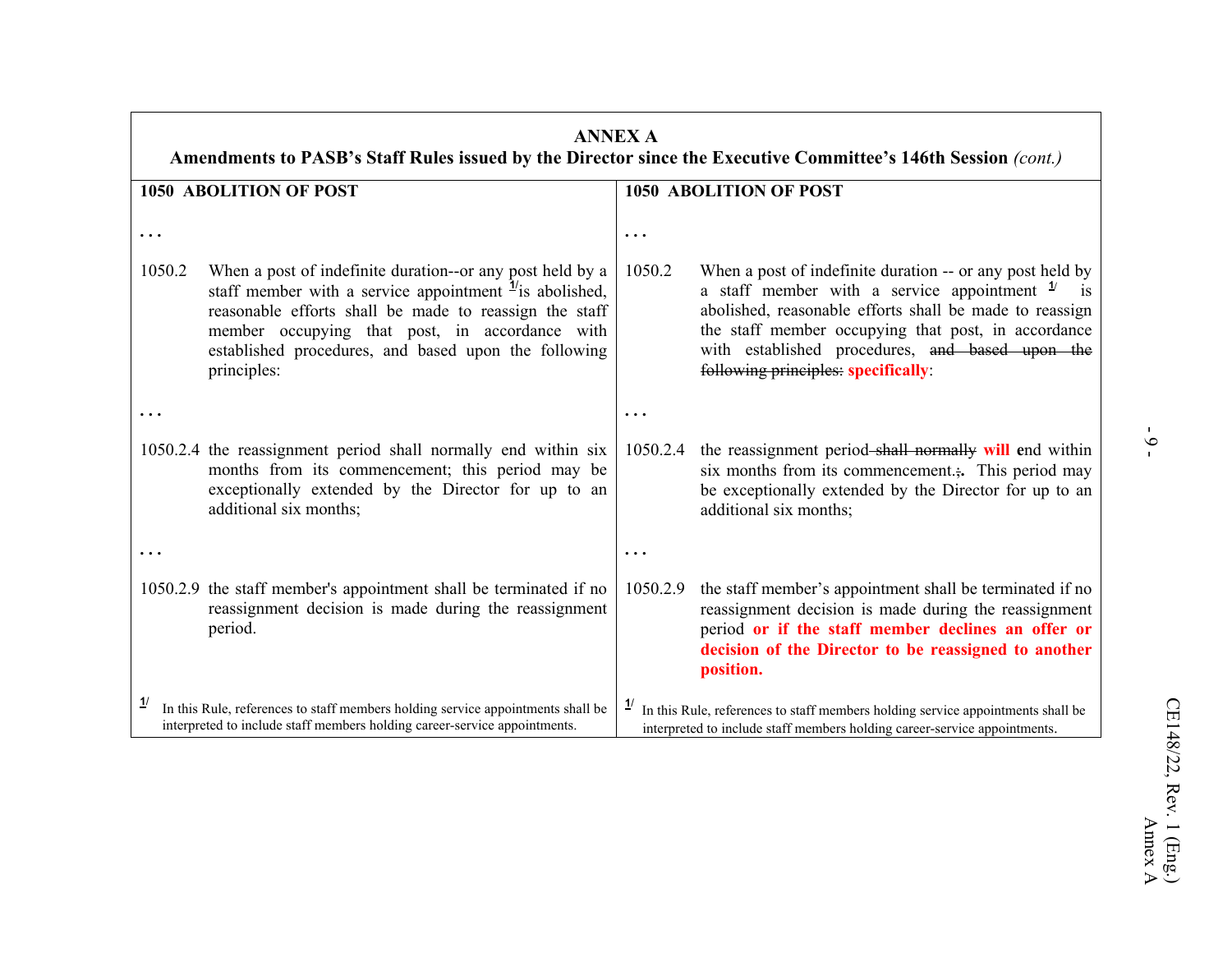| <b>ANNEX A</b><br>Amendments to PASB's Staff Rules issued by the Director since the Executive Committee's 146th Session (cont.) |                                                                                                                                                                                                                                                                                                             |           |                                                                                                                                                                                                                                                                                                             |  |
|---------------------------------------------------------------------------------------------------------------------------------|-------------------------------------------------------------------------------------------------------------------------------------------------------------------------------------------------------------------------------------------------------------------------------------------------------------|-----------|-------------------------------------------------------------------------------------------------------------------------------------------------------------------------------------------------------------------------------------------------------------------------------------------------------------|--|
| 1110.                                                                                                                           | <b>DISCIPLINARY MEASURES</b>                                                                                                                                                                                                                                                                                | 1110.     | <b>DISCIPLINARY MEASURES</b>                                                                                                                                                                                                                                                                                |  |
| 1110.1                                                                                                                          | A staff member who fails to observe the standards of<br>conduct as defined under Article I of the Staff<br>Regulations and Staff Rule 110 shall be subject to<br>disciplinary measures. According to the gravity of the<br>offense, this may take the form of any one or a<br>combination of the following: | 1110.1    | A staff member who fails to observe the standards of<br>conduct as defined under Article I of the Staff<br>Regulations and Staff Rule 110 shall be subject to<br>disciplinary measures. According to the gravity of the<br>offense, this may take the form of any one or a<br>combination of the following: |  |
| 1110.1.1                                                                                                                        | written reprimand signed by the HRM Manager;                                                                                                                                                                                                                                                                | 1110.1.1  | written reprimand signed by the HRM Manager;                                                                                                                                                                                                                                                                |  |
| 1110.1.2                                                                                                                        | temporary suspension without pay;                                                                                                                                                                                                                                                                           | 1110.1.2  | temporary suspension without pay;                                                                                                                                                                                                                                                                           |  |
| 1110.1.3                                                                                                                        | withholding of within-grade increase(s);                                                                                                                                                                                                                                                                    | 1110.1.3  | withholding of within-grade increase(s);                                                                                                                                                                                                                                                                    |  |
| 1110.1.4                                                                                                                        | reassignment with or without reduction in grade;                                                                                                                                                                                                                                                            | 1110.1.4  | reduction in grade                                                                                                                                                                                                                                                                                          |  |
| 1110.1.5                                                                                                                        | dismissal for misconduct;                                                                                                                                                                                                                                                                                   | 1110.1.45 | reassignment with or without reduction in grade;                                                                                                                                                                                                                                                            |  |
| 1110.1.6                                                                                                                        | summary dismissal for serious misconduct.                                                                                                                                                                                                                                                                   | 1110.1.56 | dismissal for misconduct;                                                                                                                                                                                                                                                                                   |  |
|                                                                                                                                 |                                                                                                                                                                                                                                                                                                             | 1110.1.67 | summary dismissal for serious misconduct.                                                                                                                                                                                                                                                                   |  |
|                                                                                                                                 | 1230. BOARD OF APPEAL                                                                                                                                                                                                                                                                                       |           | 1230. BOARD OF APPEAL                                                                                                                                                                                                                                                                                       |  |
| 1230.3 The Board of Appeal shall be composed of:                                                                                |                                                                                                                                                                                                                                                                                                             |           | 1230.3 The Board of Appeal shall be composed of:                                                                                                                                                                                                                                                            |  |
|                                                                                                                                 | one chairperson and three alternates appointed<br>1230.3.1<br>by the Director after consultation with the<br>representatives of the staff.                                                                                                                                                                  |           | one external Board Chairperson and three<br>1230.3.1<br>alternates designated appointed by the Director<br>after consultation with the representatives of the<br>staff.                                                                                                                                     |  |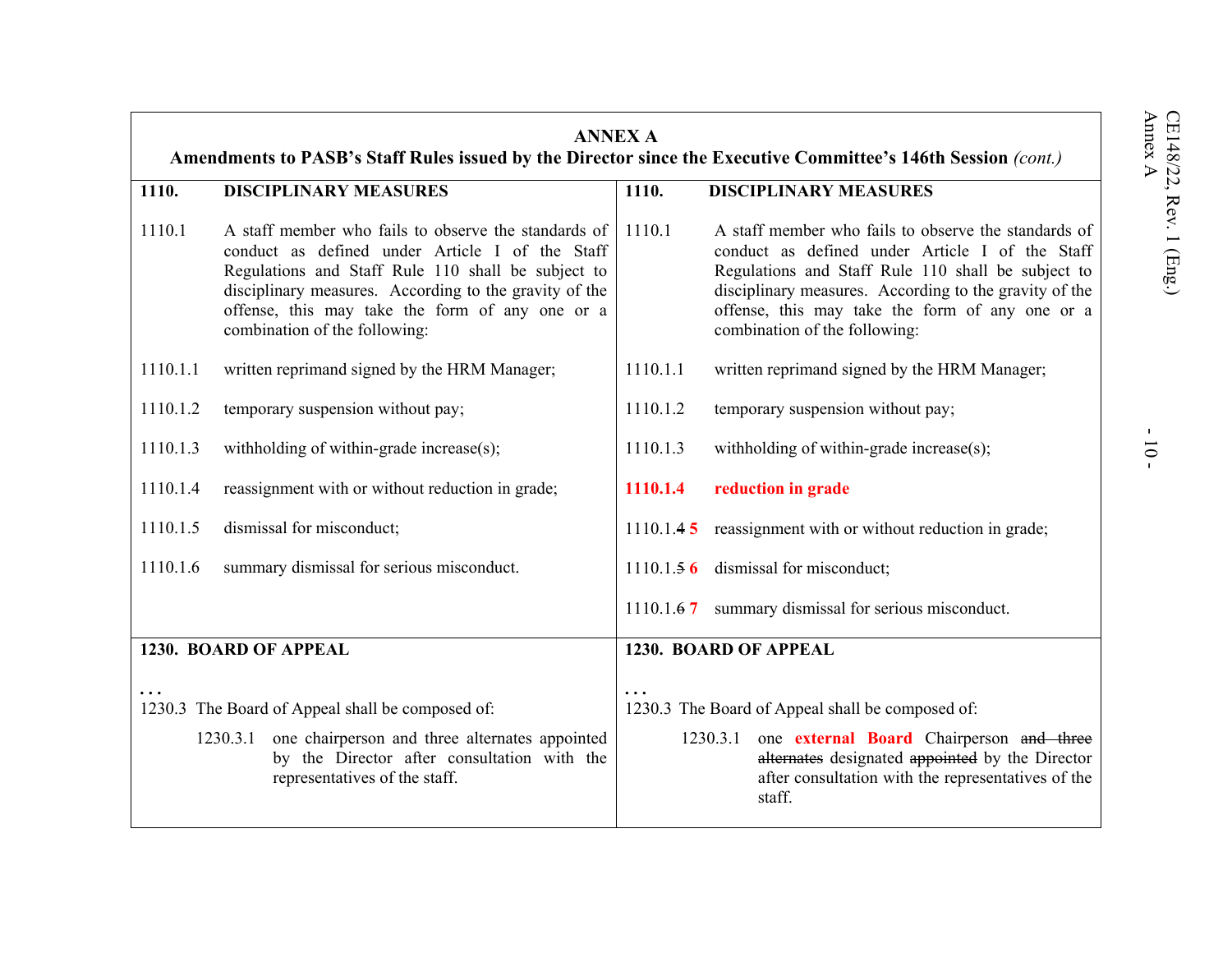|           | 1230.3.2 12 members appointed by the Director                                                     |          | 1230.3.2 a panel of 12 eight staff members appointed<br>designated by the Director                                                                       |
|-----------|---------------------------------------------------------------------------------------------------|----------|----------------------------------------------------------------------------------------------------------------------------------------------------------|
| 1230.3.3  | a panel of 12 members elected biennially by the<br>staff, organized into three groups as follows: | 1230.3.3 | a panel of $\overline{12}$ eight staff members elected<br>biennially by the staff, organized into three<br>groups as follows:                            |
|           | Group $I$ – three staff members from the general                                                  |          |                                                                                                                                                          |
|           | service category;                                                                                 |          | Group I three staff members from the general<br>service category;                                                                                        |
|           | Group $II$ – three staff members in grades P.1                                                    |          |                                                                                                                                                          |
|           | through $P.3$ ; and                                                                               |          | Group $II$ – three staff members in grades $P.1$<br>through $P.3$ ; and                                                                                  |
|           | Group III - six staff members in grades P.4                                                       |          |                                                                                                                                                          |
|           | through D.2.                                                                                      |          | Group III six staff members in grades P.4<br>through D.2.                                                                                                |
|           |                                                                                                   |          | two groups as follows:                                                                                                                                   |
|           |                                                                                                   |          | Group $I - four$ staff members from the<br>general service category.                                                                                     |
|           |                                                                                                   |          | Group $II$ – four staff members from the<br>professional category.                                                                                       |
|           | 1230.3.4 a non-voting secretary and alternate appointed                                           | 1230.3.4 | a non-voting secretary and alternate appointed                                                                                                           |
|           | by the Director, whose services shall be<br>provided by the Bureau                                |          | by the Director, whose services shall be<br>provided by the Bureau-Staff panel members<br>shall be eligible for re-election at the end of<br>their term. |
|           |                                                                                                   |          |                                                                                                                                                          |
| $\ddotsc$ |                                                                                                   | .        |                                                                                                                                                          |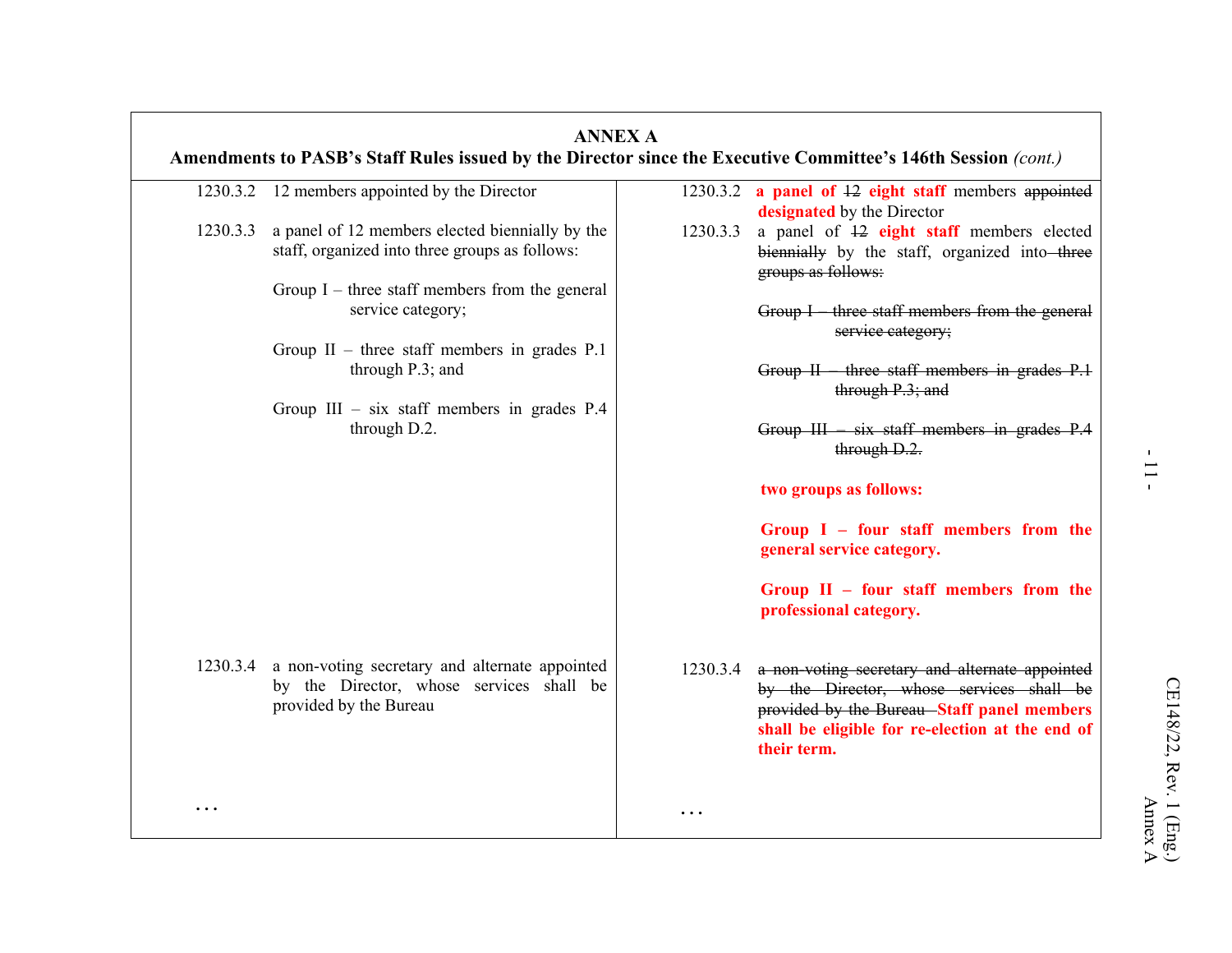|          |                                                                                                                                                 | Amendments to PASB's Staff Rules issued by the Director since the Executive Committee's 146th Session (cont.)                                                                                                                                                                                                                                                                                                                                                                                                                                                                                                                                                                                                                                                                                         | <b>ANNEX A</b> |                                                                         |                                                                                                                                                                                                                                                                                                                                                                                                                                                                                                                                                                                                                                                                                                                                                                                             |
|----------|-------------------------------------------------------------------------------------------------------------------------------------------------|-------------------------------------------------------------------------------------------------------------------------------------------------------------------------------------------------------------------------------------------------------------------------------------------------------------------------------------------------------------------------------------------------------------------------------------------------------------------------------------------------------------------------------------------------------------------------------------------------------------------------------------------------------------------------------------------------------------------------------------------------------------------------------------------------------|----------------|-------------------------------------------------------------------------|---------------------------------------------------------------------------------------------------------------------------------------------------------------------------------------------------------------------------------------------------------------------------------------------------------------------------------------------------------------------------------------------------------------------------------------------------------------------------------------------------------------------------------------------------------------------------------------------------------------------------------------------------------------------------------------------------------------------------------------------------------------------------------------------|
|          |                                                                                                                                                 | 1230.5 The Board Chairperson shall convene a three-member<br>Examining Appeal Panel to hear appeal cases.<br><b>The</b><br>Examining Appeal Panel shall consist of the following<br>members, each having an equal vote:                                                                                                                                                                                                                                                                                                                                                                                                                                                                                                                                                                               |                |                                                                         | 1230.5 The Board Chairperson shall convene an three-member<br>Examining Appeal Panel to hear each appeal case. The<br>Examining Appeal Panel shall consist of the following<br>three Board members, each having an equal vote:                                                                                                                                                                                                                                                                                                                                                                                                                                                                                                                                                              |
|          | 1230.5.1                                                                                                                                        | The Chairperson or alternate;                                                                                                                                                                                                                                                                                                                                                                                                                                                                                                                                                                                                                                                                                                                                                                         |                | 1230.5.1                                                                | The <b>Board</b> Chairperson or alternate;                                                                                                                                                                                                                                                                                                                                                                                                                                                                                                                                                                                                                                                                                                                                                  |
|          |                                                                                                                                                 | 1230.5.2 One board member appointed by the Director;<br>and                                                                                                                                                                                                                                                                                                                                                                                                                                                                                                                                                                                                                                                                                                                                           |                | 1230.5.2                                                                | One Board member from the panel designated<br>appointed by the Director; and                                                                                                                                                                                                                                                                                                                                                                                                                                                                                                                                                                                                                                                                                                                |
| 1230.5.3 | One board member selected from the staff panel.<br>In hearings by an Examining Appeal Panel, at<br>least one member of the staff panel shall be |                                                                                                                                                                                                                                                                                                                                                                                                                                                                                                                                                                                                                                                                                                                                                                                                       | 1230.5.3       | One Board member selected from the staff panel<br>elected by the staff. |                                                                                                                                                                                                                                                                                                                                                                                                                                                                                                                                                                                                                                                                                                                                                                                             |
|          |                                                                                                                                                 | from the group to which the appellant belongs<br>and none shall be from a lower group.                                                                                                                                                                                                                                                                                                                                                                                                                                                                                                                                                                                                                                                                                                                |                | 1230.5.4                                                                | In hearings by an Each Examining Appeal<br>Panel shall <i>include</i> at least one member of the<br>staff panel shall be from the group staff<br>category to which the appellant belongs. -and<br>none shall be from a lower group.                                                                                                                                                                                                                                                                                                                                                                                                                                                                                                                                                         |
| 1230.6   |                                                                                                                                                 | The members of the Board of Appeal shall be called upon<br>in rotation by the Secretary of the Board, as required, to<br>constitute an Examining Appeal Panel.<br>The appellant<br>shall have the right to object to not more than two<br>members, whether appointed by the Director or drawn<br>from the staff panel. The Administration shall also have<br>the right to object to not more than two members but must<br>make a showing of good cause, in writing, to the<br>Chairperson of the Examining Appeal Panel. If objection<br>is raised against members from the staff panel, they shall<br>be replaced by other members of the staff panel. If<br>objection is raised against members appointed by the<br>Director, they shall be replaced by other members<br>appointed by the Director. | 1230.6         |                                                                         | Using a system of rotation, the Board Chairperson<br>shall call two members of the Board of Appeal shall be<br>called upon in rotation by the Secretary of the Board, as<br>required, to constitute an Examining Appeal Panel. The<br>appellant shall have the right to object to one of the two<br>not more than two-members called upon by the Board<br>Chairperson to hear a particular case $\frac{1}{2}$ whether<br>appointed designated by the Director or drawn from the<br>staff panel. The Administration shall also have the right to<br>object to <b>one of the two members</b> not more than two<br>members but must make a showing of good cause, in<br>writing, to the <b>Board</b> Chairperson. of the Examining<br>Appeal Panel. If objection is raised against the members |

 $-12 -$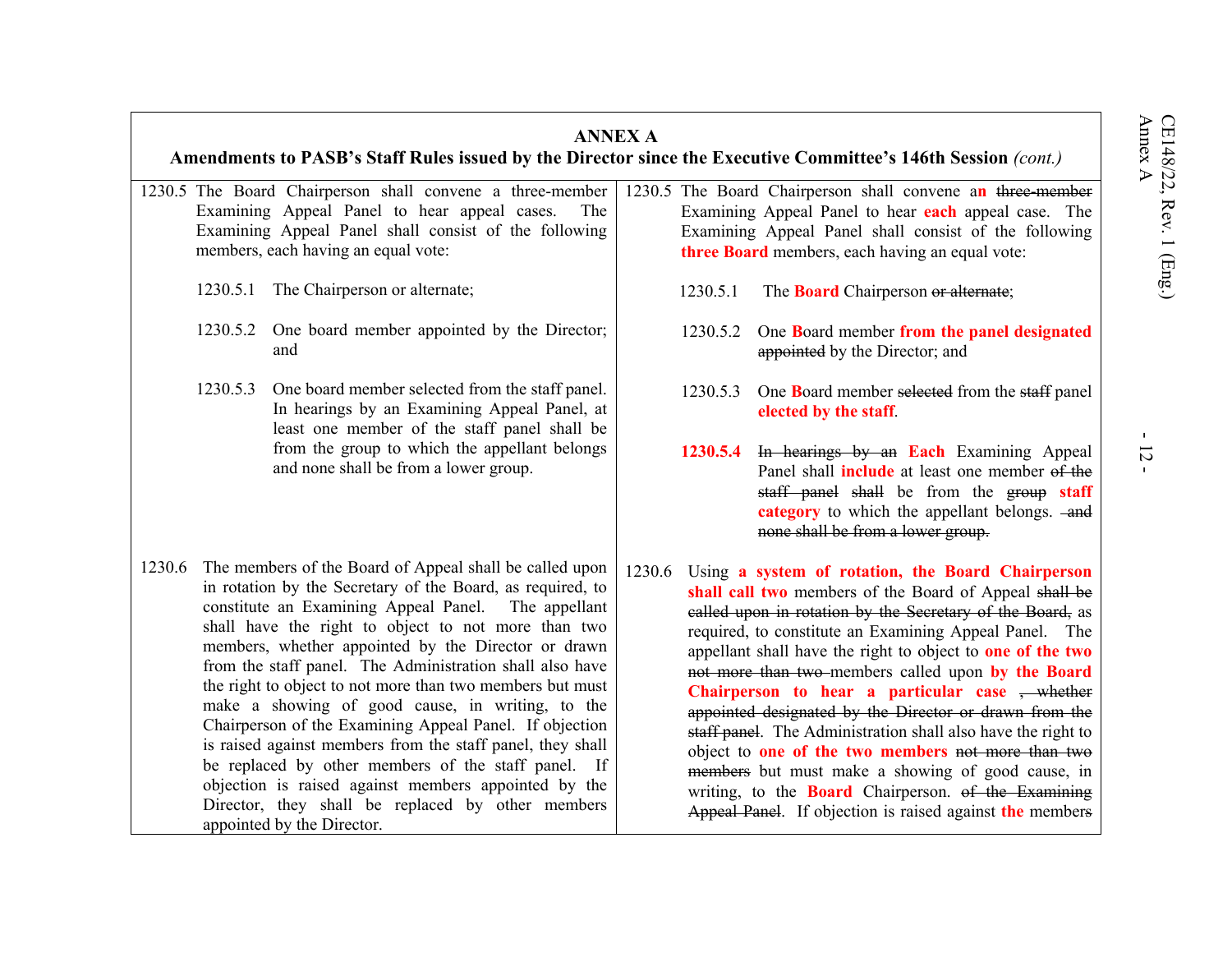|        |                      |                                                                                                                                                                                                                                                                                                                                                                                                                                                                                                                                                                                                                                                                                                                                 | <b>ANNEX A</b>                                                                                                                                                                                                                                                                                                                     | Amendments to PASB's Staff Rules issued by the Director since the Executive Committee's 146th Session (cont.)                                                                                                                                                                                                                                                                                                                                                                                                                                                                                                                                                                                                                                           |  |  |  |
|--------|----------------------|---------------------------------------------------------------------------------------------------------------------------------------------------------------------------------------------------------------------------------------------------------------------------------------------------------------------------------------------------------------------------------------------------------------------------------------------------------------------------------------------------------------------------------------------------------------------------------------------------------------------------------------------------------------------------------------------------------------------------------|------------------------------------------------------------------------------------------------------------------------------------------------------------------------------------------------------------------------------------------------------------------------------------------------------------------------------------|---------------------------------------------------------------------------------------------------------------------------------------------------------------------------------------------------------------------------------------------------------------------------------------------------------------------------------------------------------------------------------------------------------------------------------------------------------------------------------------------------------------------------------------------------------------------------------------------------------------------------------------------------------------------------------------------------------------------------------------------------------|--|--|--|
|        |                      |                                                                                                                                                                                                                                                                                                                                                                                                                                                                                                                                                                                                                                                                                                                                 | from the staff panel, they the member shall be replaced<br>by another other members of the staff the same panel. If<br>objection is raised against the members appointed of the<br>panel designated by the Director, they the member shall<br>be replaced by other another members appointed by the<br>Director.of the same panel. |                                                                                                                                                                                                                                                                                                                                                                                                                                                                                                                                                                                                                                                                                                                                                         |  |  |  |
|        |                      | Staff panel members shall be eligible for re-election at the<br>end of their terms of office.                                                                                                                                                                                                                                                                                                                                                                                                                                                                                                                                                                                                                                   |                                                                                                                                                                                                                                                                                                                                    | Staff panel members shall be eligible for re-election at the<br>end of their terms of office.                                                                                                                                                                                                                                                                                                                                                                                                                                                                                                                                                                                                                                                           |  |  |  |
| 1230.7 | follows:<br>1230.7.1 | The reporting procedure of the Board of Appeal shall be as<br>The Examining Appeal Panel shall report its<br>findings and recommendations to the Director,<br>with whom the final decision shall rest. The<br>Director shall inform the appellant of the<br>decision taken within 60 calendar days of the<br>date of receipt of the Examining Appeal Panel's<br>report and send to the appellant, at the same<br>time, a copy of the report. If no decision is<br>taken by the Director within this period, the<br>recommendations of an Examining Appeal<br>Panel shall be deemed to have been rejected<br>and such rejection shall be subject to appeal, as<br>provided in Rule 1240, as if a final action had<br>been taken. | 1230.7                                                                                                                                                                                                                                                                                                                             | The reporting procedure of the Board of Appeal shall be as<br>follows:<br>The Examining Appeal Panel shall report its<br>1230.7.1<br>findings and recommendations to the Director,<br>with whom the final decision shall rest. The<br>Director shall inform the appellant of the<br>decision taken within 60 calendar days of the<br>date of receipt of the Examining Appeal Panel's<br>report and send to the appellant, at the same<br>time, a copy of the report. If no decision is<br>taken by the Director within this period, the<br>recommendations of an Examining Appeal<br>Panel shall be deemed to have been rejected<br>and such rejection shall be subject to appeal, as<br>provided in Rule 1240, as in a final action had<br>been taken. |  |  |  |
|        |                      | 1230.7.2 The findings and recommendations of an<br>Examining Appeal Panel shall be submitted to<br>the Director within 120 calendar days of:                                                                                                                                                                                                                                                                                                                                                                                                                                                                                                                                                                                    |                                                                                                                                                                                                                                                                                                                                    | The Board Chairperson shall submit the<br>findings and recommendations of an Examining                                                                                                                                                                                                                                                                                                                                                                                                                                                                                                                                                                                                                                                                  |  |  |  |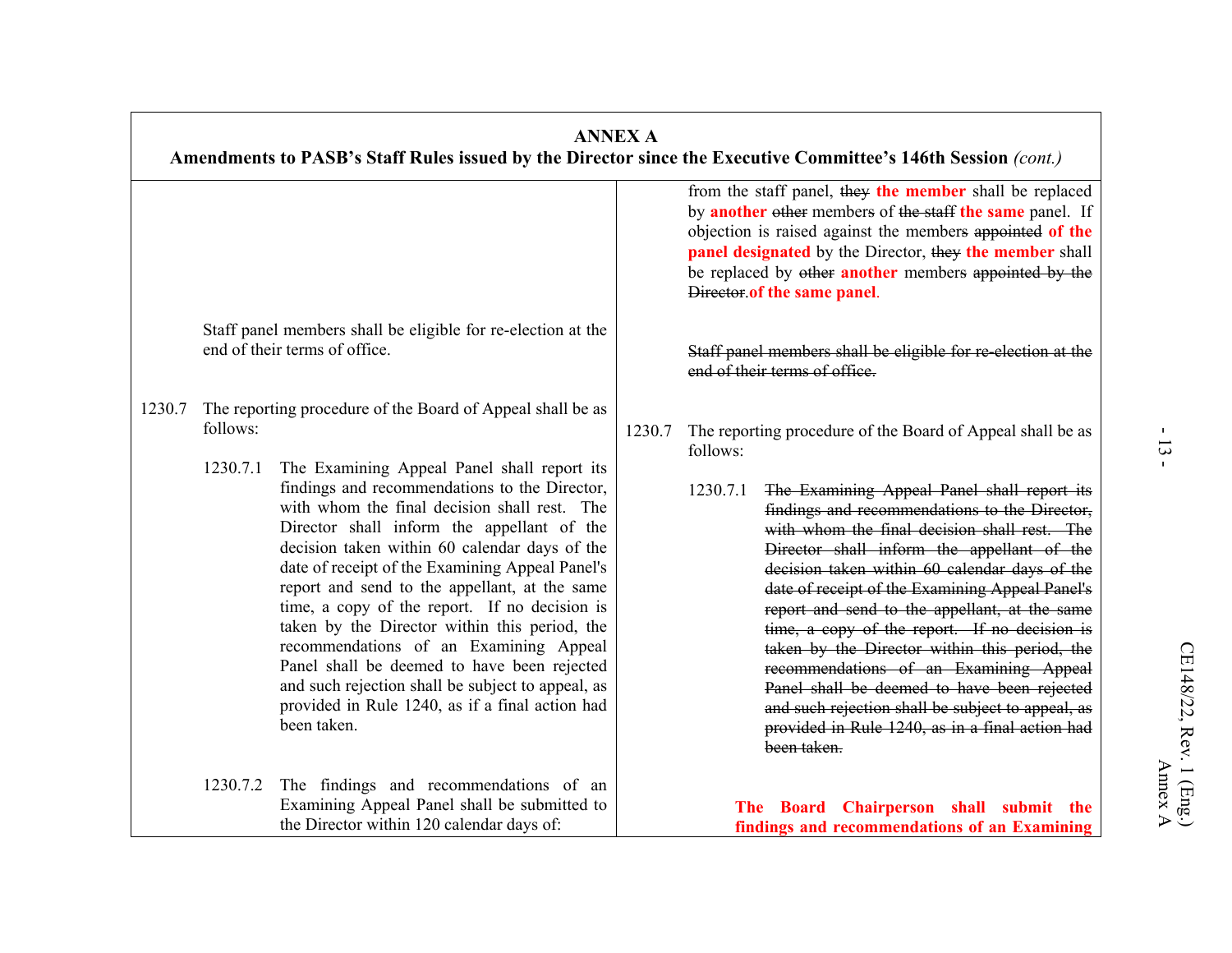| <b>ANNEX A</b><br>Amendments to PASB's Staff Rules issued by the Director since the Executive Committee's 146th Session (cont.)                                                                                                                                                                                                                                                                                                        |                                                                                                                                                                                                                                                                                                                                                                                                                                                                                                                                                                                                                                                                                                                                                                                                                                                                                                                                                                                                      |
|----------------------------------------------------------------------------------------------------------------------------------------------------------------------------------------------------------------------------------------------------------------------------------------------------------------------------------------------------------------------------------------------------------------------------------------|------------------------------------------------------------------------------------------------------------------------------------------------------------------------------------------------------------------------------------------------------------------------------------------------------------------------------------------------------------------------------------------------------------------------------------------------------------------------------------------------------------------------------------------------------------------------------------------------------------------------------------------------------------------------------------------------------------------------------------------------------------------------------------------------------------------------------------------------------------------------------------------------------------------------------------------------------------------------------------------------------|
| 1) the date that all pleadings and relevant<br>documentation have been received by the<br>Examining Appeal panel; or<br>2) the conclusion of an oral hearing, if one<br>was requested by the appellant, and receipt<br>of any relevant documentation requested<br>by the Examining Appeal Panel during the<br>hearing.<br>This period may be extended by the Board of<br>Appeal if both the appellant and the<br>Administration agree. | Appeal Panel to the Director within 120<br>calendar days of:<br>1) the date that all pleadings and relevant<br>documentation have been received by the<br><b>Examining Appeal Panel; or</b><br>2) the conclusion of an oral hearing, if one was<br>requested by the appellant, and receipt of any<br>relevant documentation requested by the<br><b>Examining Appeal Panel during the hearing.</b><br>This period may be extended by the Board<br>Chairperson if both the appellant and the<br><b>Administration agree.</b><br>1230.7.2 The findings and recommendations of an<br>Examining Appeal Panel shall be submitted to<br>the Director within 120 calendar days of:<br>1) the date that all pleadings and relevant<br>documentation have been received by the<br>Examining Appeal panel; or<br>2) the conclusion of an oral hearing, if one<br>was requested by the appellant, and receipt<br>of any relevant documentation requested<br>by the Examining Appeal Panel during the<br>hearing. |
|                                                                                                                                                                                                                                                                                                                                                                                                                                        | This period may be extended by the Board of<br>Appeal if both the appellant and the<br>Administration agree.                                                                                                                                                                                                                                                                                                                                                                                                                                                                                                                                                                                                                                                                                                                                                                                                                                                                                         |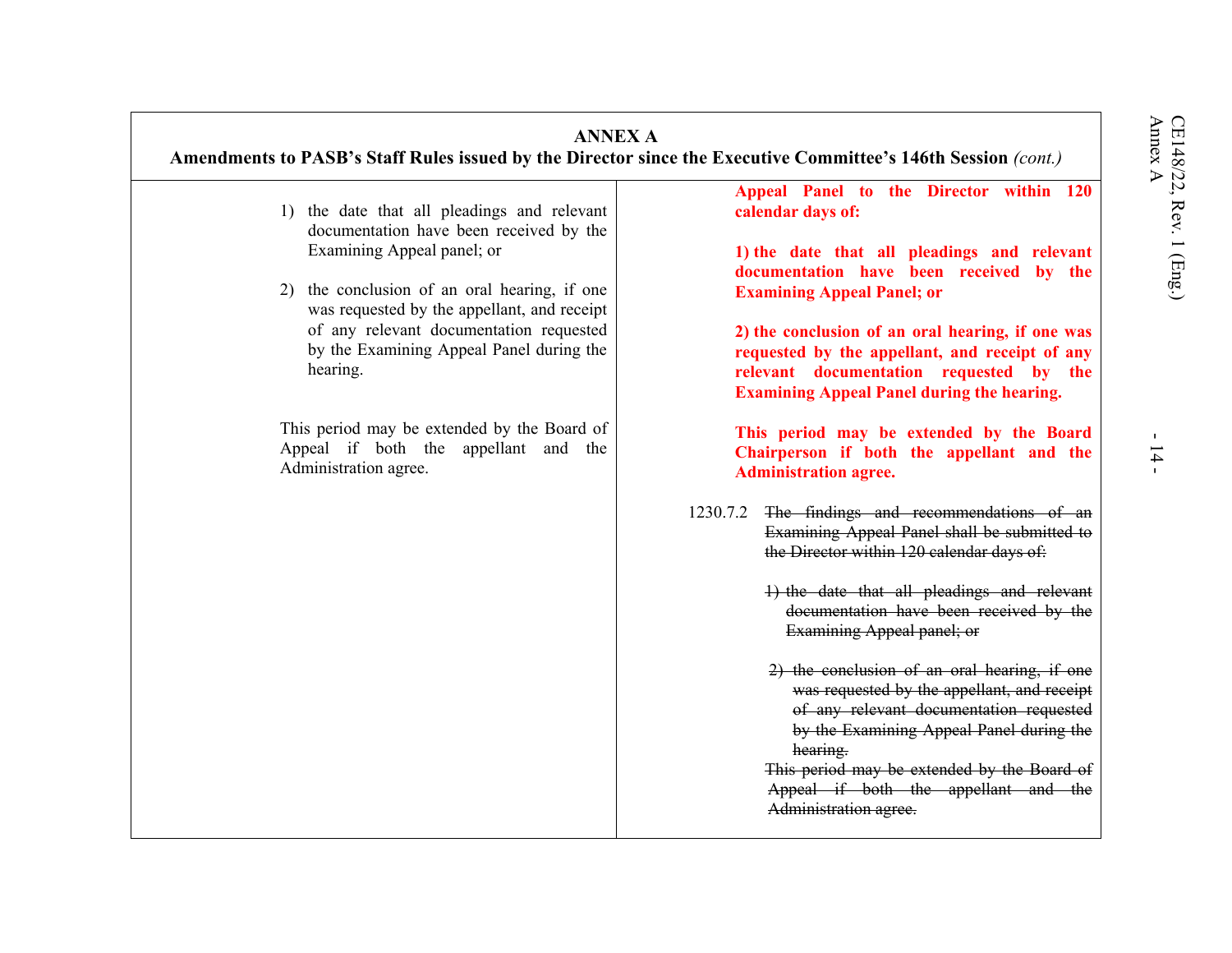### **ANNEX A Amendments to PASB's Staff Rules issued by the Director since the Executive Committee's 146th Session** *(cont.)* 1230.8 The Board of Appeal shall establish its own rules of procedure provided that the appellant can, upon request, be heard by an Examining Appeal panel in person and/or through a representative of his or her choice. Any travel occasioned by such appearance shall be at the appellant's expense unless the Examining Appeal Panel hearing the appeal determines that the appearance of the appellant is essential for proper consideration of the appeal. The Examining Appeal Panel may, in light of its findings and if it finds it reasonable, recommend full or partial payment of those expenses claimed by the appellant which are directly connected with the appeal. **The final decision in appeal matters heard by the Board of Appeal rests with the Director, who shall inform the appellant of his or her decision within 60 calendar days of receipt of the Examining Appeal Panel's report. A copy of the report shall accompany the decision. If no decision is taken by the Director within this period, the recommendations of the Examining Appeal Panel shall be deemed to have been rejected and such rejection shall be subject to appeal, as provided in Rule 1240, as if a final action had been taken.** 1230.8 The Board of Appeal shall establish its own rules of procedure provided that the appellant can, upon request, be heard by an Examining Appeal panel in person and/or through a representative of his or her choice. Any travel occasioned by such appearance shall be at the appellant's expense unless the Examining Appeal Panel hearing the appeal determines that the appearance of the appellant is essential for proper consideration of the appeal. The Examining Appeal Panel may, in light of its findings and if it finds it reasonable, recommend full or partial payment of those expenses claimed by the appellant which are directly connected with the appeal. **The Organization shall establish Rules of Procedure to be followed by the Board of Appeal in all appeal matters filed with the Board under this Section.**

# **ANNEX A**

Annex A

51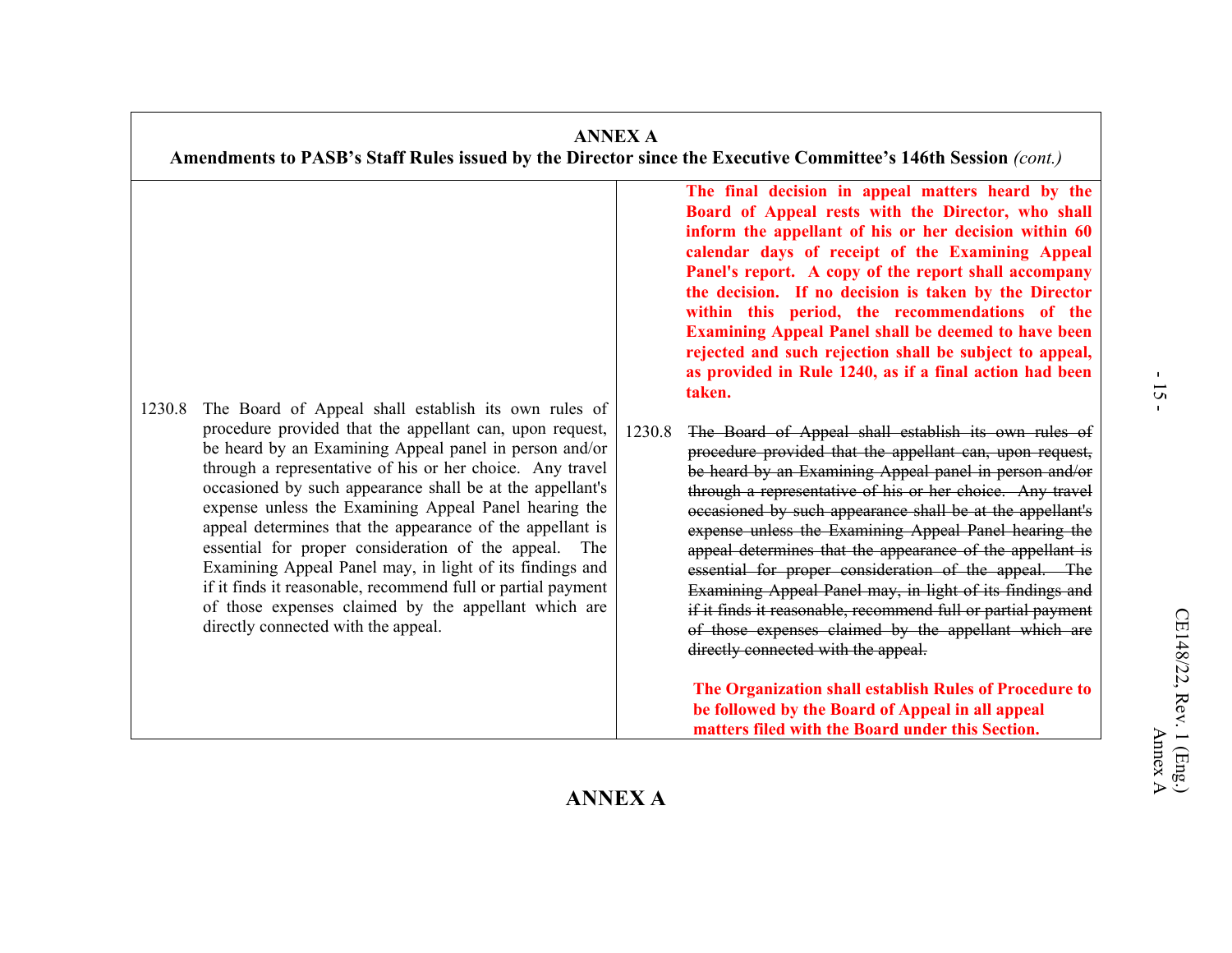# **Appendix A-1**

# **Salary Scale for Professional and Higher Categories, Showing Annual Gross Salaries and Net Equivalents after Application of Staff Assessment,**

**Effective 1 January 2011**

| ℩<br>J'<br>I<br>18.J<br>ħ |  |
|---------------------------|--|
|---------------------------|--|

| Level     |         | $I\!I$  | $I\!I\!I$ | $I\hspace{-.1em}V$ |         | VI      | $V\!I\!I$ | $V\!I\!I\!I$ | I X     | $\boldsymbol{X}$ | $X\!I$  | XII     | <b>XIII</b> | XIV     | XV      |
|-----------|---------|---------|-----------|--------------------|---------|---------|-----------|--------------|---------|------------------|---------|---------|-------------|---------|---------|
|           |         | $\star$ | $\star$   | $\star$            | $\star$ | $\star$ |           |              |         |                  |         |         |             |         |         |
| D-2 Gross | 152 231 | 155 592 | 158 954   | 162 315            | 165 675 | 169 035 |           |              |         |                  |         |         |             |         |         |
| Net D     | 111 950 | 114 135 | 116 320   | 118 505            | 120 689 | 122 873 |           |              |         |                  |         |         |             |         |         |
| Net S     | 102 847 | 104 691 | 106 528   | 108 359            | 110 186 | 112 002 |           |              |         |                  |         |         |             |         |         |
|           |         |         |           |                    | $\star$ | $\star$ | $\star$   | $\star$      | $\star$ |                  |         |         |             |         |         |
| D-1 Gross | 139 074 | 141 896 | 144 710   | 147 532            | 150 371 | 153 320 | 156 272   | 159 222      | 162 171 |                  |         |         |             |         |         |
| Net D     | 103 070 | 104 989 | 106 903   | 108 822            | 110 741 | 112 658 | 114 577   | 116 494      | 118 411 |                  |         |         |             |         |         |
| Net S     | 95 270  | 96 936  | 98 600    | 100 258            | 101 915 | 103 567 | 105 212   | 106 857      | 108 497 |                  |         |         |             |         |         |
|           |         |         |           |                    |         |         |           |              |         |                  | $\star$ | $\star$ | $\star$     |         |         |
| P-5 Gross | 115 134 | 117 532 | 119 934   | 122 331            | 124 732 | 127 129 | 129 531   | 131 929      | 134 329 | 136 729          | 139 129 | 141 528 | 143 929     |         |         |
| Net D     | 86 791  | 88 422  | 90 055    | 91 685             | 93 318  | 94 948  | 96 581    | 98 212       | 99 844  | 101 476          | 103 108 | 104 739 | 106 372     |         |         |
| Net S     | 80 629  | 82 079  | 83 5 24   | 84 969             | 86 412  | 87849   | 89 28 6   | 90 720       | 92 152  | 93 581           | 95 008  | 96 431  | 97853       |         |         |
|           |         |         |           |                    |         |         |           |              |         |                  |         |         | $\star$     | $\star$ | $\star$ |
| P-4 Gross | 94 268  | 96 456  | 98 642    | 100 876            | 103 194 | 105 507 | 107825    | 110 140      | 112 456 | 114 768          | 117 087 | 119 399 | 121 715     | 124 032 | 126 349 |
| Net D     | 72 373  | 73 948  | 75 5 22   | 77 096             | 78 672  | 80 245  | 81 821    | 83 395       | 84 970  | 86 542           | 88 119  | 89 691  | 91 26 6     | 92 842  | 94 417  |
| Net S     | 67 39 5 | 68 829  | 70 263    | 71 691             | 73 120  | 74 548  | 75 975    | 77 399       | 78 822  | 80 244           | 81 664  | 83 083  | 84 502      | 85 918  | 87 334  |
|           |         |         |           |                    |         |         |           |              |         |                  |         |         |             | $\star$ | $\star$ |
| P-3 Gross | 77 101  | 79 125  | 81 150    | 83 172             | 85 199  | 87 222  | 89 244    | 91 272       | 93 29 6 | 95 319           | 97 346  | 99 367  | 101 476     | 103 618 | 105 759 |
| Net D     | 60 013  | 61 470  | 62 928    | 64 3 84            | 65 843  | 67 300  | 68 756    | 70 216       | 71 673  | 73 130           | 74 5 89 | 76 044  | 77 504      | 78 960  | 80 416  |
| Net S     | 56 018  | 57 358  | 58 701    | 60 040             | 61 382  | 62 721  | 64 060    | 65 403       | 66 741  | 68 082           | 69418   | 70 755  | 72 089      | 73 4 26 | 74 762  |
|           |         |         |           |                    |         |         |           |              |         |                  |         | $\star$ |             |         |         |
| P-2 Gross | 62 856  | 64 668  | 66 476    | 68 289             | 70 100  | 71 908  | 73 721    | 75 5 28      | 77 340  | 79 153           | 80 961  | 82 774  |             |         |         |
| Net D     | 49 756  | 51 061  | 52 363    | 53 668             | 54 972  | 56 274  | 57 579    | 58 880       | 60 185  | 61 490           | 62 792  | 64 097  |             |         |         |
| Net S     | 46 669  | 47853   | 49 0 32   | 50 214             | 51 394  | 52 576  | 53 778    | 54 975       | 56 178  | 57 377           | 58 574  | 59 776  |             |         |         |
|           |         |         |           |                    |         |         |           |              |         |                  |         |         |             |         |         |
| P-1 Gross | 48 627  | 50 199  | 51 933    | 53 678             | 55 414  | 57 154  | 58 896    | 60 638       | 62 374  | 64 114           |         |         |             |         |         |
| Net D     | 39 388  | 40 643  | 41 892    | 43 148             | 44 3 98 | 45 651  | 46 905    | 48 159       | 49 409  | 50 662           |         |         |             |         |         |
| Net S     | 37 154  | 38 309  | 39 4 65   | 40 618             | 41 773  | 42 9 26 | 44 081    | 45 222       | 46 35 6 | 47 491           |         |         |             |         |         |

 $D =$  Rate applicable to staff members with a dependent spouse or child.

S = Rate applicable to staff members with no dependent spouse or child.

 $*$  = The normal qualifying period for in-grade movement between consecutive steps is one year except at those steps marked with an asterisk, for which a two-year period at the preceding step is required.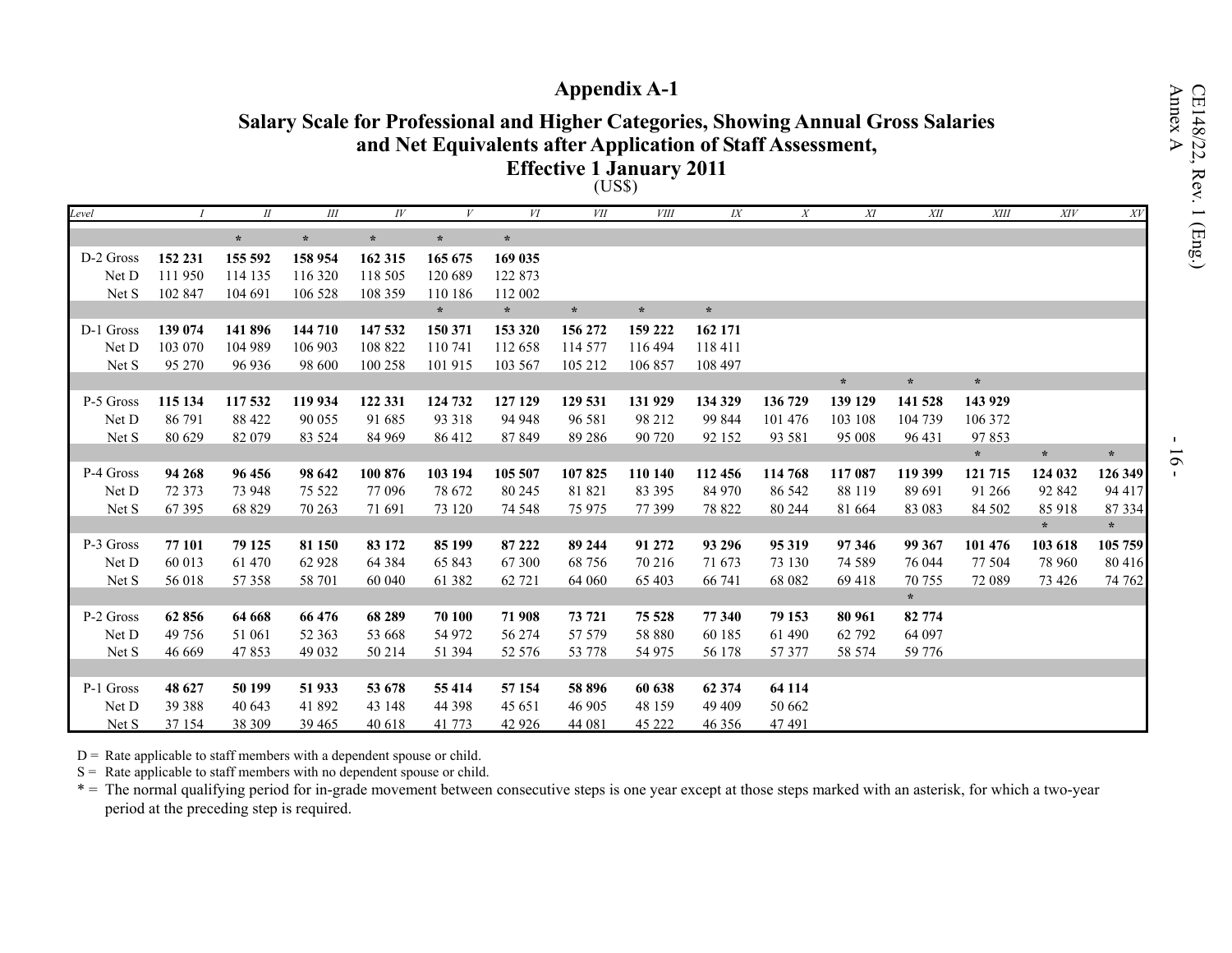## **Increases for maximum admissible expenditures and education grant**

### **EDUCATION GRANT ENTITLEMENTS APPLICABLE IN CASES WHERE EDUCATIONAL EXPENSES ARE INCURRED IN SPECIFIED CURRENCIES AND COUNTRIES**

|                                                                             | $\left( l\right)$                                                                        | (2)                        | (3)                                        | (4)                                                                                           | (5)                                                                          | (6)<br>Maximum admissible<br>educational expenses<br>for attendance (only<br>when flat rat for<br>boarding is paid) |  |
|-----------------------------------------------------------------------------|------------------------------------------------------------------------------------------|----------------------------|--------------------------------------------|-----------------------------------------------------------------------------------------------|------------------------------------------------------------------------------|---------------------------------------------------------------------------------------------------------------------|--|
| Currency                                                                    | Maximum admissible<br>educational expenses<br>and maximum grant<br>for disabled children | Maximum education<br>grant | Flat rate when<br>boarding<br>not provided | Additional flat rate for<br>boarding<br>(for staff serving at<br>designated<br>duty stations) | Maximum grant<br>for staff members<br>serving at designated<br>duty stations |                                                                                                                     |  |
| Part A                                                                      |                                                                                          |                            |                                            |                                                                                               |                                                                              |                                                                                                                     |  |
| Euro                                                                        |                                                                                          |                            |                                            |                                                                                               |                                                                              |                                                                                                                     |  |
| Austria                                                                     | 17555                                                                                    | 13 16 6                    | 3 7 7 6                                    | 5 6 6 4                                                                                       | 18 8 3 0                                                                     | 12 5 20                                                                                                             |  |
| Belgium                                                                     | 15458                                                                                    | 11 593                     | 3 5 1 8                                    | 5 2 7 7                                                                                       | 16 771                                                                       | 10 767                                                                                                              |  |
| France <sup>a</sup>                                                         | 10 981                                                                                   | 8 2 3 6                    | 3 0 5 2                                    | 4578                                                                                          | 12814                                                                        | 6912                                                                                                                |  |
| Germany                                                                     | 19 5 63                                                                                  | 14 672                     | 4 2 2 1                                    | 6 3 3 2                                                                                       | 21 004                                                                       | 13 9 35                                                                                                             |  |
| Ireland                                                                     | 17 045                                                                                   | 12 784                     | 3 1 1 2                                    | 4668                                                                                          | 17452                                                                        | 12 8 9 6                                                                                                            |  |
| Italy                                                                       | 20 830                                                                                   | 15 623                     | 3 1 4 7                                    | 4 7 2 1                                                                                       | 20 344                                                                       | 16 635                                                                                                              |  |
| Luxembourg                                                                  | 15 4 5 8                                                                                 | 11 593                     | 3 5 1 8                                    | 5 2 7 7                                                                                       | 16 771                                                                       | 10 767                                                                                                              |  |
| Monaco                                                                      | 10 981                                                                                   | 8 2 3 6                    | 3 0 5 2                                    | 4578                                                                                          | 12814                                                                        | 6 2 6 9                                                                                                             |  |
| Netherlands                                                                 | 17512                                                                                    | 13 134                     | 3875                                       | 5 8 1 3                                                                                       | 18 947                                                                       | 12 3 45                                                                                                             |  |
| Spain                                                                       | 16 653                                                                                   | 12 490                     | 3 1 6 2                                    | 4 7 4 3                                                                                       | 17 233                                                                       | 12 437                                                                                                              |  |
| Denmark (krone)                                                             | 113 554                                                                                  | 85 166                     | 27 24 2                                    | 40 863                                                                                        | 126 029                                                                      | 77 232                                                                                                              |  |
| Japan (yen)                                                                 | 2 3 2 4 1 3 1                                                                            | 1743 098                   | 607 703                                    | 911 555                                                                                       | 2 654 653                                                                    | 1513860                                                                                                             |  |
| Sweden (krona)                                                              | 157950                                                                                   | 118 462                    | 26 034                                     | 39 051                                                                                        | 157 513                                                                      | 123 237                                                                                                             |  |
| Switzerland (Swiss franc)                                                   | 31911                                                                                    | 23 933                     | 5 5 4 0                                    | 8 3 1 0                                                                                       | 32 243                                                                       | 22 5 24                                                                                                             |  |
| United Kingdom of Great<br>Britain and Northern Ireland<br>(pound sterling) | 24 941                                                                                   | 18 706                     | 3 6 9 0                                    | 5 5 3 5                                                                                       | 24 24 1                                                                      | 20 021                                                                                                              |  |
| Part B                                                                      |                                                                                          |                            |                                            |                                                                                               |                                                                              |                                                                                                                     |  |
| United States dollar (outside<br>the United States of<br>America)           | 20 663                                                                                   | 15 497                     | 3 7 4 6                                    | 5619                                                                                          | 21 116                                                                       | 15 668                                                                                                              |  |
| Part C                                                                      |                                                                                          |                            |                                            |                                                                                               |                                                                              |                                                                                                                     |  |
| United States dollar (in the<br>United States of America) <sup>1</sup>      | 43 006                                                                                   | 32 255                     | 6 0 8 3                                    | 9 1 2 5                                                                                       | 41 380                                                                       | 34 896                                                                                                              |  |

(Effective school year in progress 1 January 2011)

\* Except for the following schools where the US\$ in the US levels will be applied:

- 1. American School of Paris<br>2. American University of Pa
- American University of Paris
- 2. American University of<br>3. British School of Paris
- 4. Ecole Active Bilingue Victor Hugo
- 5. European Management School of Lyon<br>6. International School of Paris
- International School of Paris
- 7. Marymount School of Paris<br>8. Ecole Active Bilingue Jeanis
- Ecole Active Bilingue Jeanine Manuel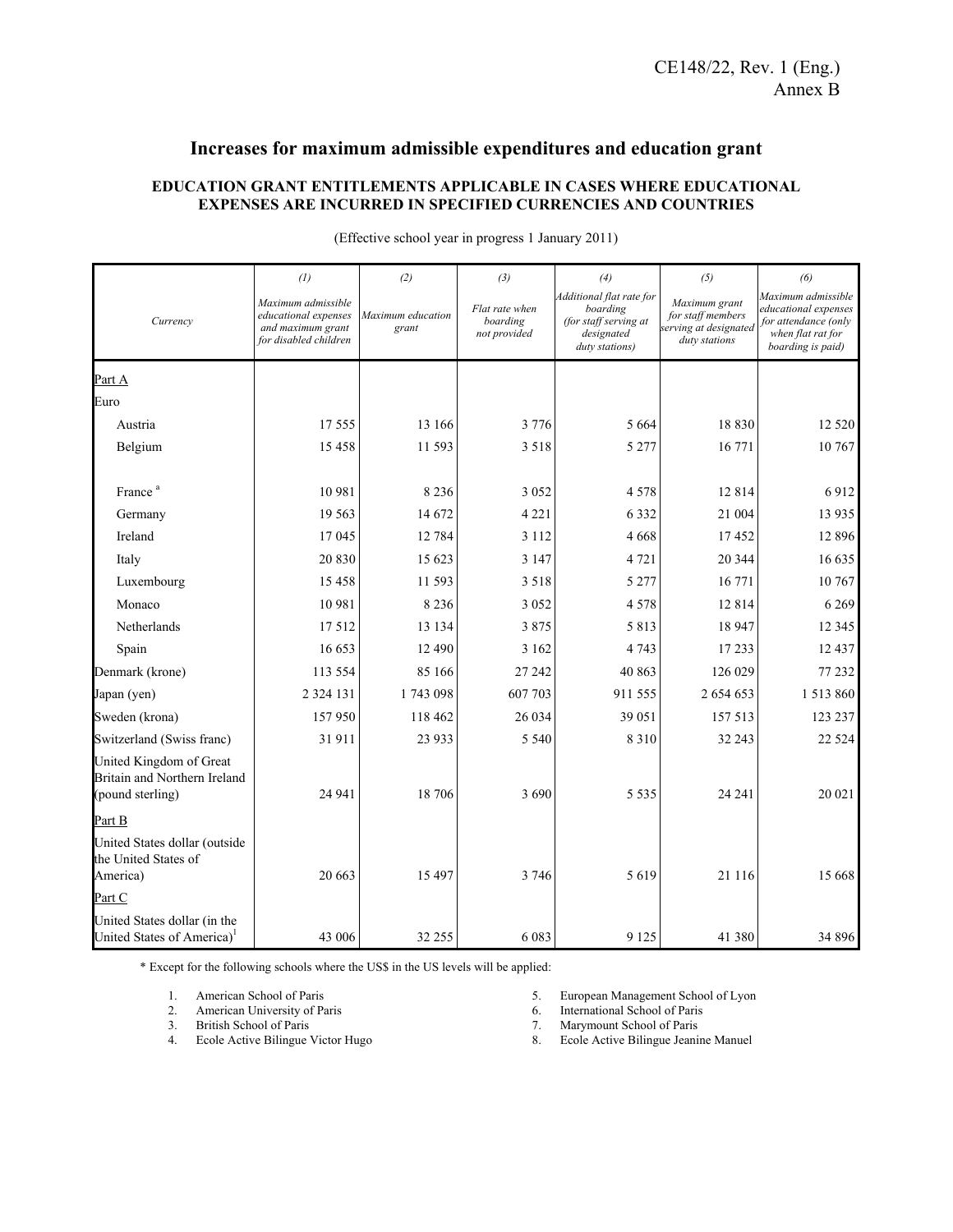

PAN AMERICAN HEALTH ORGANIZATION WORLD HEALTH ORGANIZATION

# **148th SESSION OF THE EXECUTIVE COMMITTEE**

*Washington, D.C., USA, 20-24 June 2011*

 CE148/22, Rev. 1 (Eng.) Annex C ORIGINAL: ENGLISH

# *PROPOSED RESOLUTION*

### **AMENDMENTS TO THE PASB STAFF RULES AND REGULATIONS**

### *THE 148th SESSION OF THE EXECUTIVE COMMITTEE,*

Having considered the amendments to the Staff Rules of the Pan American Sanitary Bureau submitted by the Director in Annex A to Document CE148/22, Rev. 1;

Taking into account the actions of the Sixty-fifth World Health Assembly regarding the remuneration of the Regional Directors, Assistant Directors-General and the Director-General;

Bearing in mind the provisions of Staff Rule 020 and Staff Regulation 3.1 of the Pan American Sanitary Bureau; and

Recognizing the need for uniformity in the conditions of employment of staff of the Pan American Sanitary Bureau and the World Health Organization,

### *RESOLVES:*

1. To confirm in accordance with Staff Rule 020 the Staff Rule amendments that have been made by the Director effective 1 July 2011 concerning: classification, education grant, recruitment policies, medical certification and inoculations, within-grade increase, promotion, annual leave, sick leave, sick leave under insurance cover, abolition of post, disciplinary measures and appeals.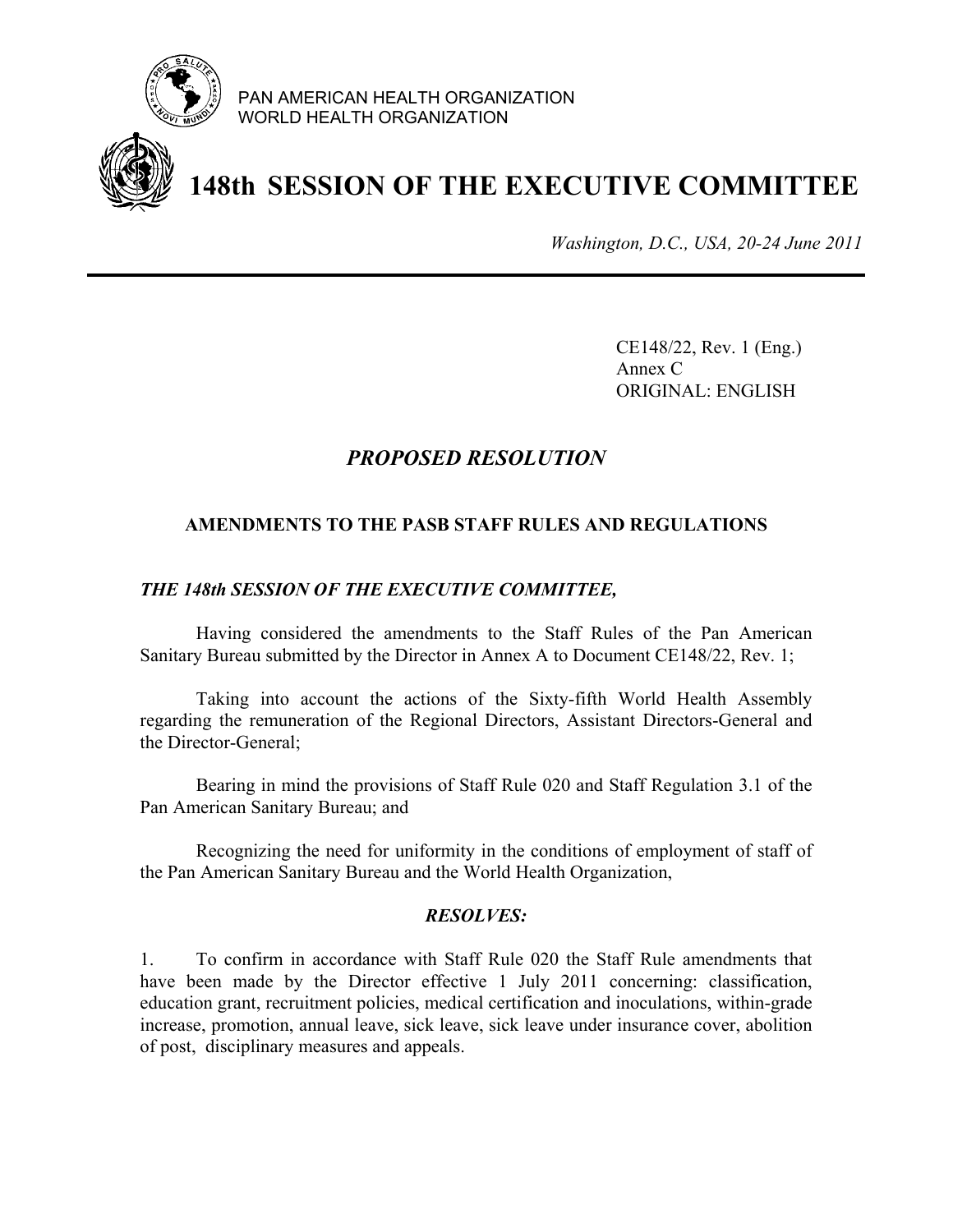2. To revise the remuneration of professional and higher categories, as of 1 January 2011.

3. To establish the annual salary of the Deputy Director of the Pan American Sanitary Bureau, beginning on 1 January 2011, at US\$ 185,809<sup>1</sup> before staff assessment, resulting in a modified net salary of \$133,776 (dependency rate) or \$121,140 (single rate).

4. To establish the annual salary of the Assistant Director of the Pan American Sanitary Bureau, beginning from 1 January 2011, at \$184,271 before staff assessment, resulting in a modified net salary of \$132,776 (dependency rate) or \$120,140 (single rate).

5. To recommend to the 51st Directing Council that it adjust the annual salary of the Director of the Pan American Sanitary Bureau by adopting the following resolution:

# *THE 51st DIRECTING COUNCIL,*

 $\overline{\phantom{a}}$ 

Considering the revision to the base, or floor, salary scale for the professional and higher-graded categories of staff, effective 1 January 2011,

Taking into account the decision by the Executive Committee at its 148th Session to adjust the salaries of the Deputy Director and Assistant Director of the Pan American Sanitary Bureau,

### *RESOLVES:*

1. To establish the annual salary of the Director of the Pan American Sanitary Bureau, beginning on 1 January 2011, at \$204,391 before staff assessment, resulting in a modified net salary of \$145,854 (dependency rate) or \$131,261 (single rate).

 $<sup>1</sup>$  Unless otherwise specified, all monetary values are expressed in U.S. Dollars.</sup>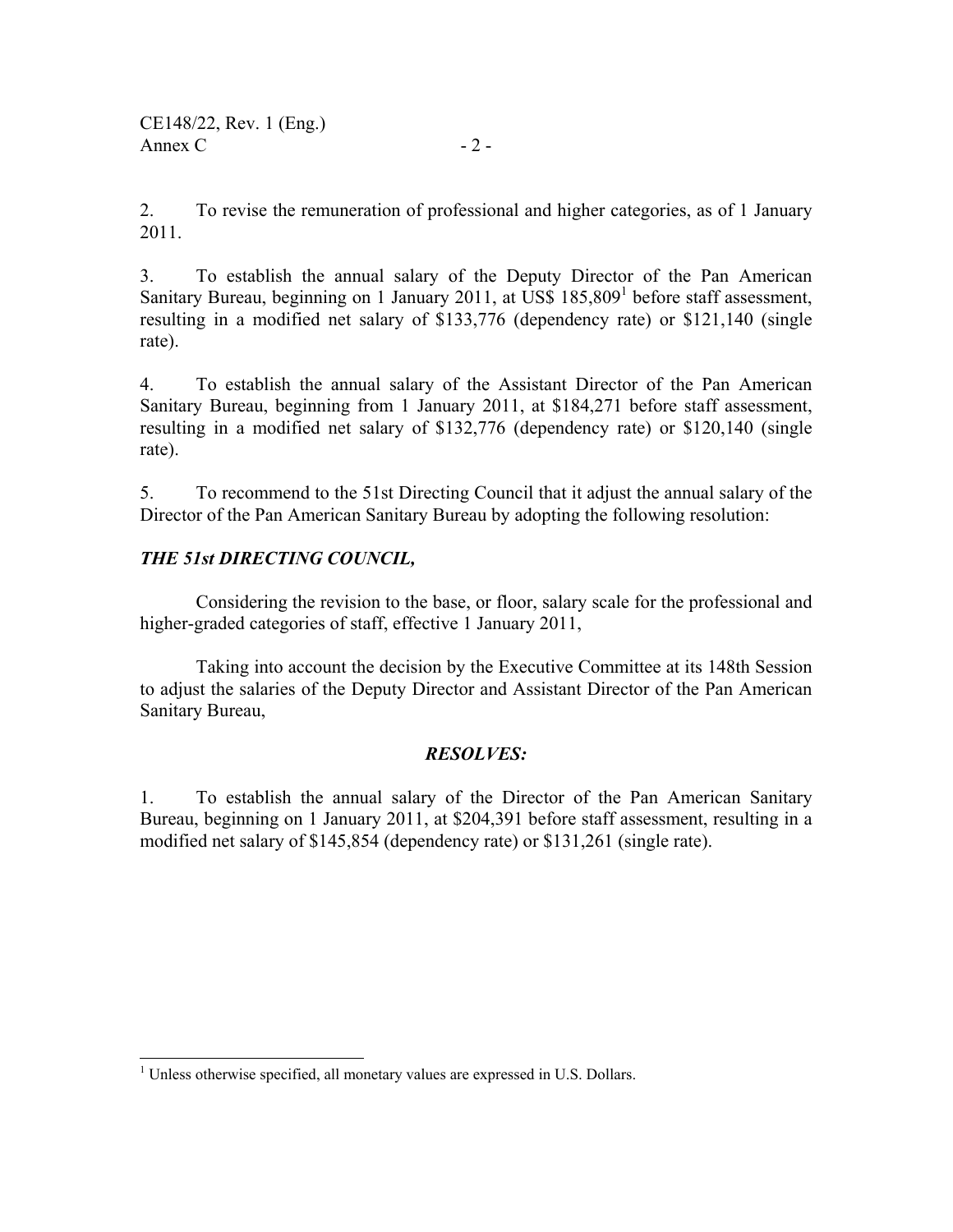

 PAN AMERICAN HEALTH ORGANIZATION  *Pan American Sanitary Bureau, Regional Office of the* WORLD HEALTH ORGANIZATION

> CE148/22, Rev. 1 (Eng.) Annex D

# **Report on the Financial and Administrative Implications for the Secretariat of the Proposed Resolution**

**1. Agenda item:** 6.1 Amendments to the PASB Staff Rules and Regulations.

- **2. Linkage to Program Budget 2010-2011:** 
	- **(a) Area of work:** Human Resources Management
	- **(b) Expected result:**

RER 16.3 Human Resources policies and practices promote (a) attracting and retaining qualified people with competencies required by the Organization, (b) effective and equitable performance and human resources management, (c) staff development and (d) ethical behavior.

### **3. Financial implications**

 **(a) Total estimated cost for implementation over the lifecycle of the resolution (estimated to the nearest US\$ 10,000, including staff and activities):** 

Negligible.

 **(b) Estimated cost for the biennium 2010-2011 (estimated to the nearest US\$ 10,000, including staff and activities):**

\$210,000

**(c) Of the estimated cost noted in (***b),* **what can be subsumed under existing programmed activities?** 

Costs are associated with an increase in the education grant maximum benefits for the school year in effect as of 1 January 2011. These costs will be subsumed within the budgeted total costs for UN professional posts in PAHO.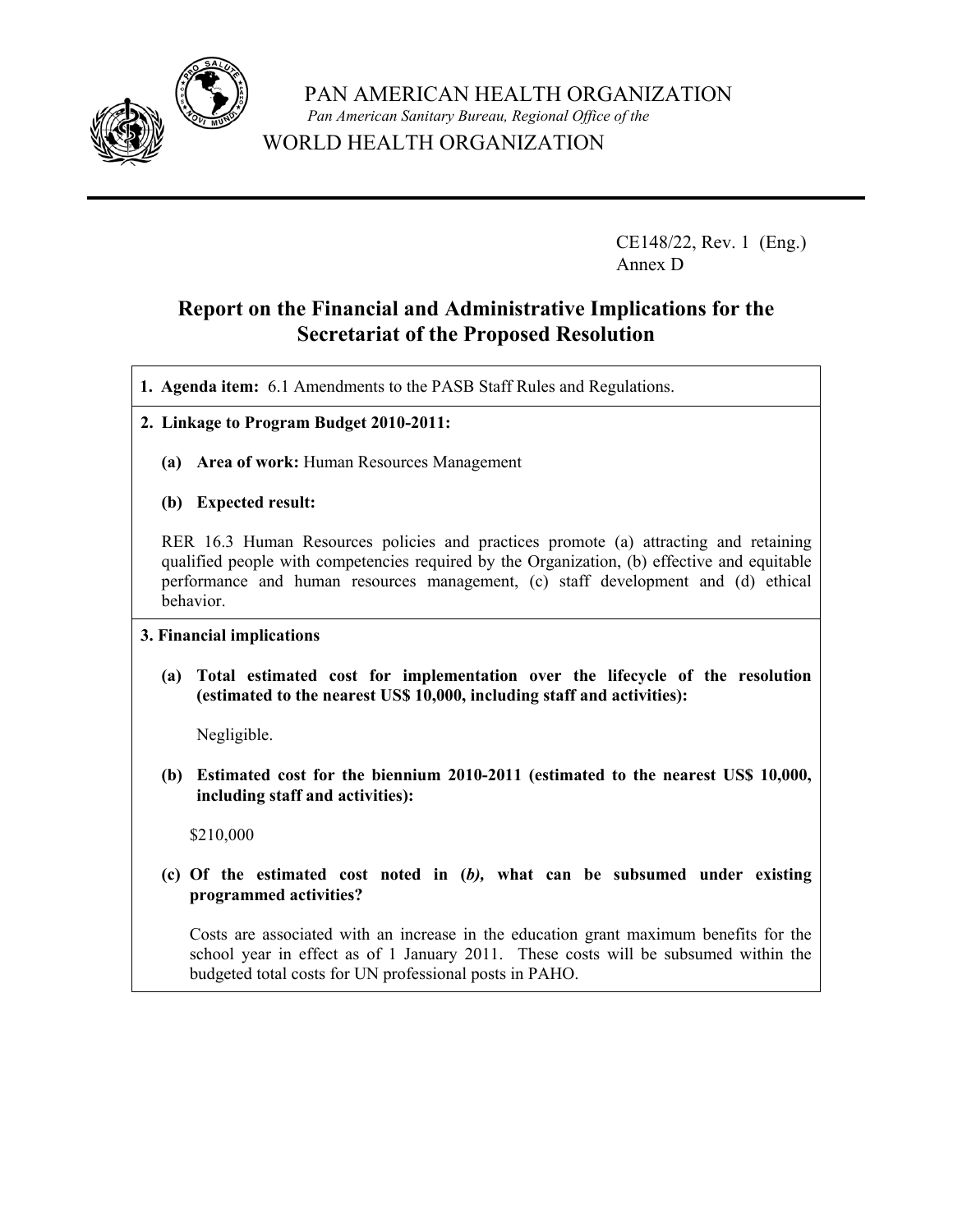### **4. Administrative implications**

 **(a) Indicate the levels of the Organization at which the work will be undertaken:**

Not applicable.

 **(b) Additional staffing requirements (indicate additional required staff full-time equivalents, noting necessary skills profile):** 

Not applicable.

 **(c) Time frames (indicate broad time frames for the implementation and evaluation):** 

Staff Rule changes would be implemented upon approval by PAHO's 148th Executive Committee.